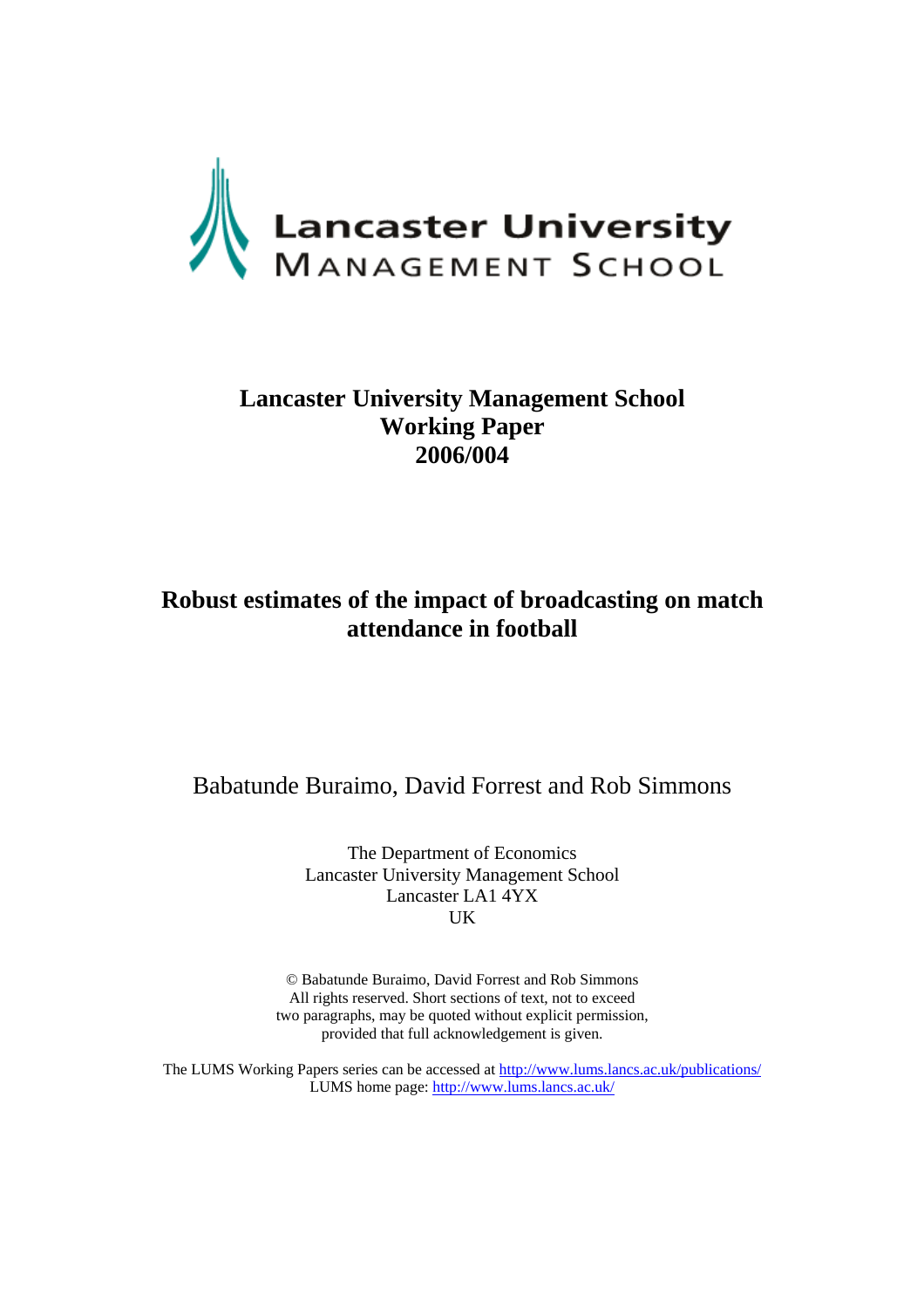## **ROBUST ESTIMATES OF THE IMPACT OF BROADCASTING ON MATCH**

## **ATTENDANCE IN FOOTBALL**

by

Babatunde Buraimo**\***

David Forrest **\*\*** 

and

Robert Simmons\*\*\*

December, 2005

\*Lancashire Business School, University of Central Lancashire, Preston, PR1 2HE, UK

\*\*School of Accounting, Economics and Management Science, University of Salford, Salford, M5 4WT, UK

\*\*\* Department of Economics, The Management School, Lancaster University, Lancaster, LA1 4YX, UK.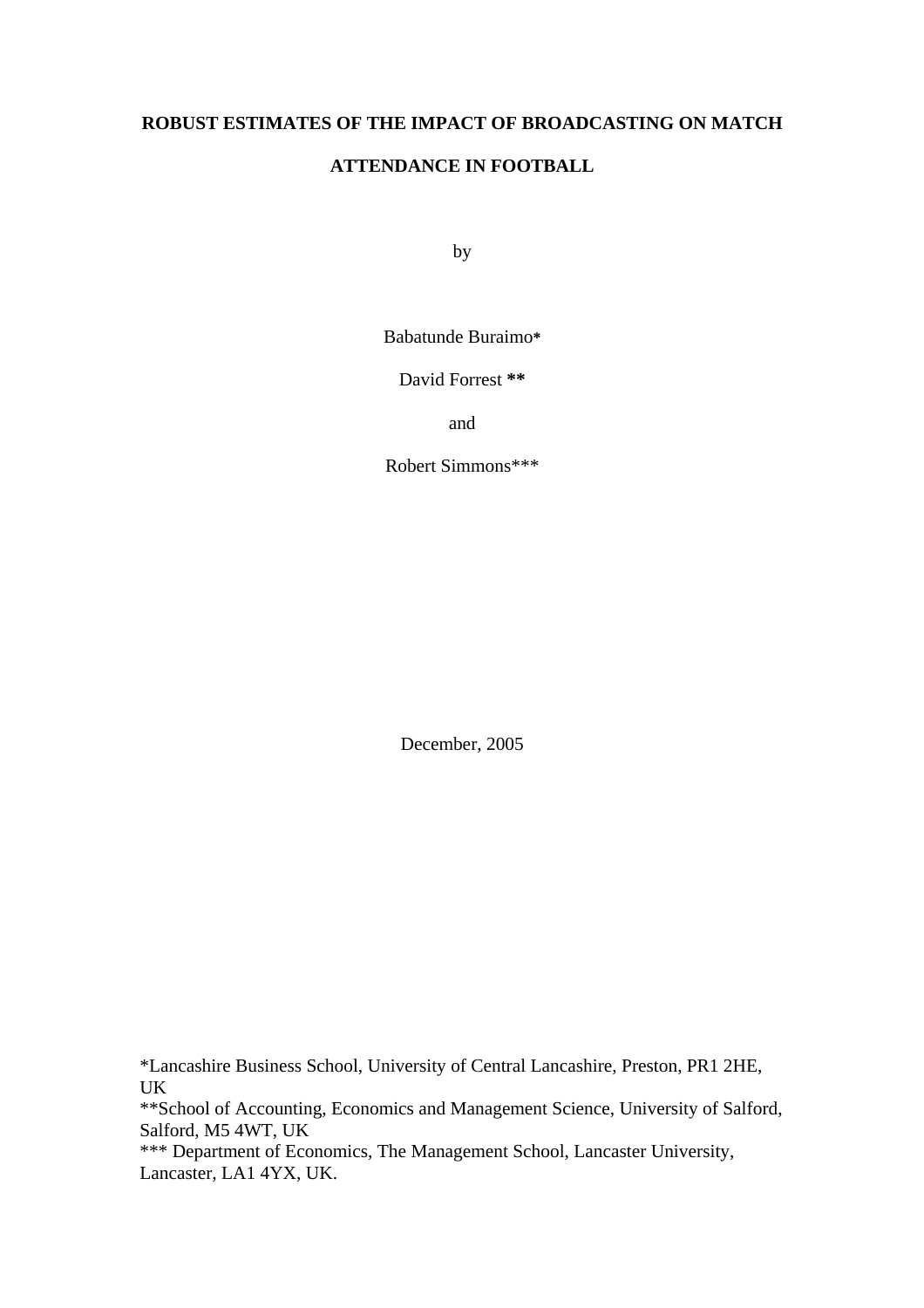## **Abstract**

The paper employs data from 2,884 matches, of which 158 were televised, in the second tier of English football (currently known as The Football League Championship). It builds a model of the determinants of attendance that is designed to yield estimates of the proportionate changes in the size of crowds resulting from games being shown on either free-to-air or subscription based channels. The model has two innovatory features. First, it controls for the market size of home and away teams very precisely by including local population measures constructed from the application of GIS software and information on competition from other clubs. Second, it employs the Hausman-Taylor random effects estimator in order to take explicit account of the endogeneity of the television coverage variable and of other variables typically included in earlier studies based on ordinary least squares or fixed effects models of attendance. The Hausman-Taylor estimates of the impact of broadcasting are greater than those reported in such studies. In the case of free-to-air television, the negative impact is estimated as over 20 percent but for subscription television, which carried most of the transmissions, the negative effect was only of the order of 5 percent.

**Keywords:** football attendance; television; Hausman-Taylor Estimator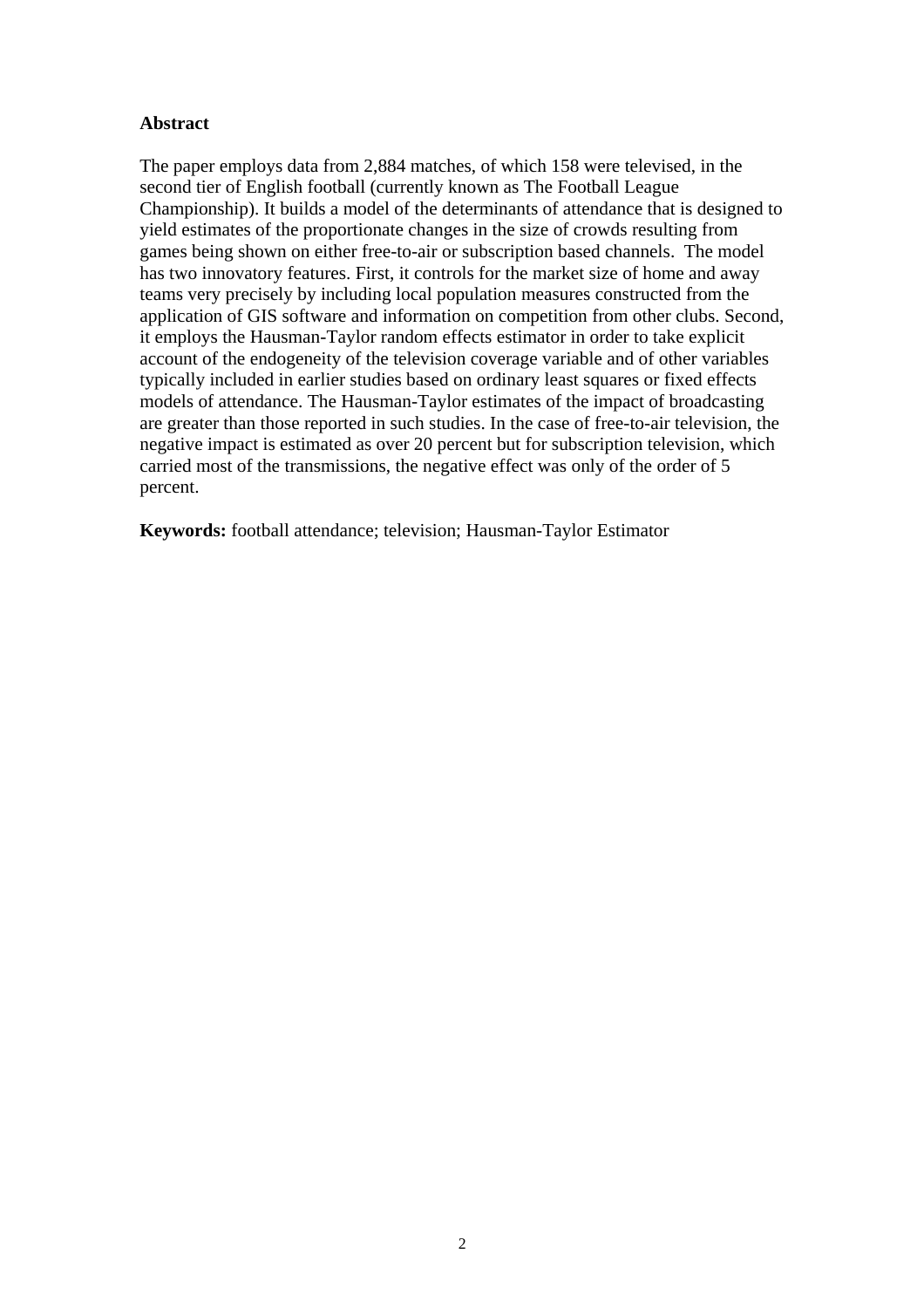## **ROBUST ESTIMATES OF THE IMPACT OF BROADCASTING ON MATCH ATTENDANCE IN FOOTBALL**

#### **1. Introduction**

From the inception of television, professional sports leagues in both Europe and America have been concerned that permitting matches to be broadcast live would detract from attendance at the stadium. As a result, in the case of English football, the governing body agreed to live telecasting of domestic league fixtures on a limited basis (initially for just ten matches per season) only in 1986 (Dobson and Goddard (2001) and Forrest, Simmons and Szymanski (2004) provide reviews of the relevant history of the often cool relationships between sports leagues and television).

It remains of interest to sports leagues and clubs whether and to what extent ticket revenue is threatened by licencing the coverage of a match. In fact, the issue is likely to grow in importance in English football if pressure from the European courts leads to the abandonment of collusive negotiation of rights at league level. In a market where competitive selling will erode the value of rights, individual clubs will require to know the minimum compensation for loss of gate revenue that they should build in to their demands. But the issue is of wider significance than narrow profit and loss accounting. If all clubs sell rights to all their home fixtures and if televising games systematically reduces the crowd at the stadium, then the appeal of the professional football match as a spectacle is likely to be reduced, with risk of long-run erosion of interest in the sport. From a societal perspective, football may become an example of an arena (film is another) where home screen based entertainment, consumed in isolation, is routinely substituted for an occasion involving social interaction and the mingling of groups, from disparate backgrounds, united in a common experience.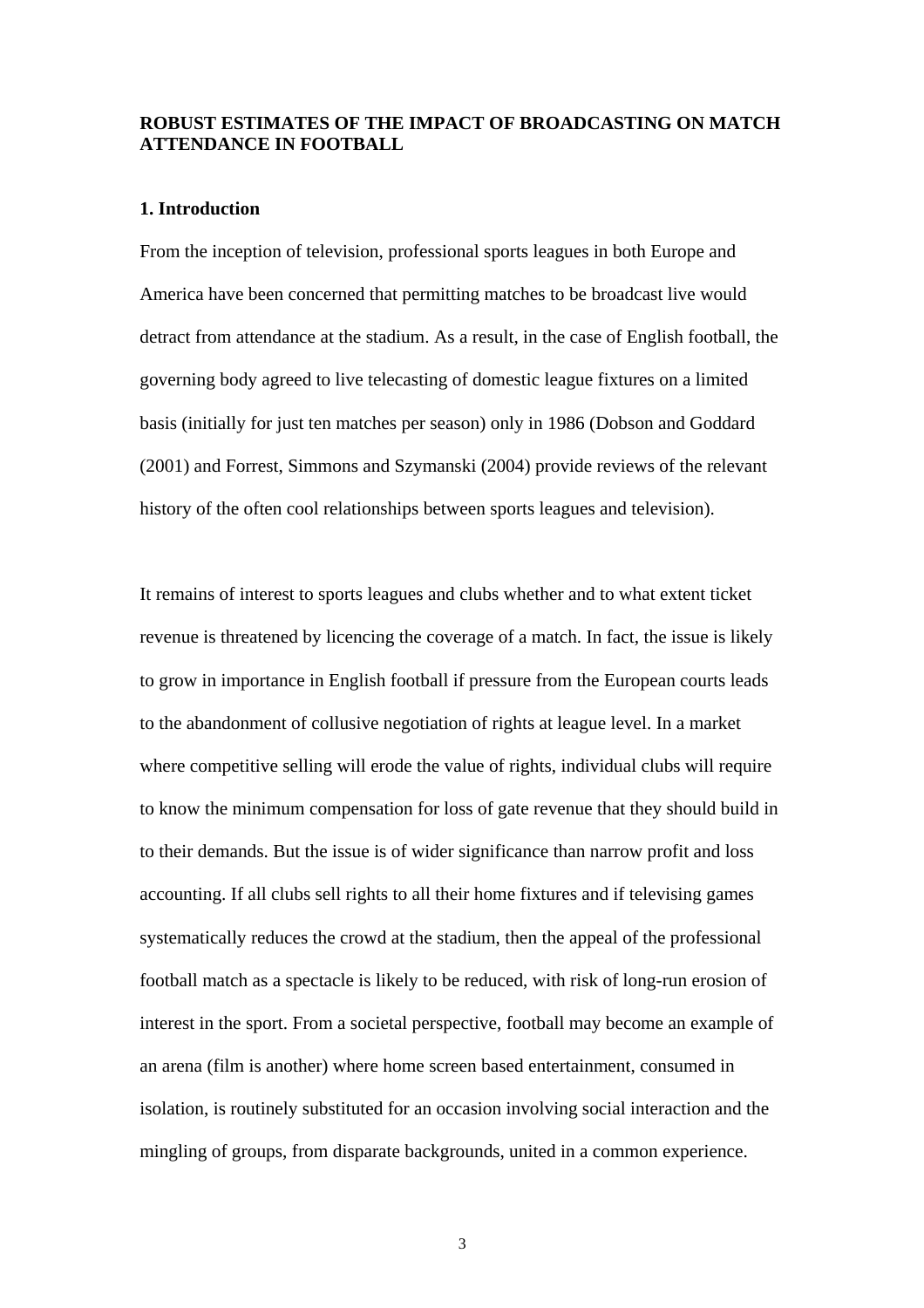In fact, we know little about how likely this scenario is and how readily, if at all, fans are ready to substitute television for live viewing. In a comprehensive survey of influences on attendance demand in sport, Borland and Macdonald (2003) remark that "there is not strong evidence on how TV broadcasts affect attendance": the number of studies in the area is relatively small and they do not yield consistent findings. Borland and Macdonald note that there has been some tendency for European studies (on English and Spanish soccer and English rugby league) to find zero or small negative impacts on attendance while American work, for example on baseball and college football, has often found a positive relationship between crowd size and telecasting. It could of course be that the true effects are indeed heterogeneous over time and across sports, particularly since they may depend on the type of broadcasting platform involved. However, Borland and Macdonald suspect that the very mixed results can "as well be attributed to the difficulties in undertaking empirical analysis…One problem is potential joint endogeneity". In an attempt to improve on the reliability of previous results, it is this problem of endogeneity that we seek to address in our case study of English soccer.

The archetypical study in the recent literature (for example, Garcia and Rodriguez (2002), Forrest, Simmons and Szymanski (2004)) applies a fixed effects model to panel data describing attendances at each club's sequence of home games during one or more seasons. The dependent variable is crowd size at club *i*'s home game number *t.* Categorical variables representing each home club control for influences such as varying market size, historical tradition and ticket pricing policy. Additional controls include variables particular to each match such as the distance between the home and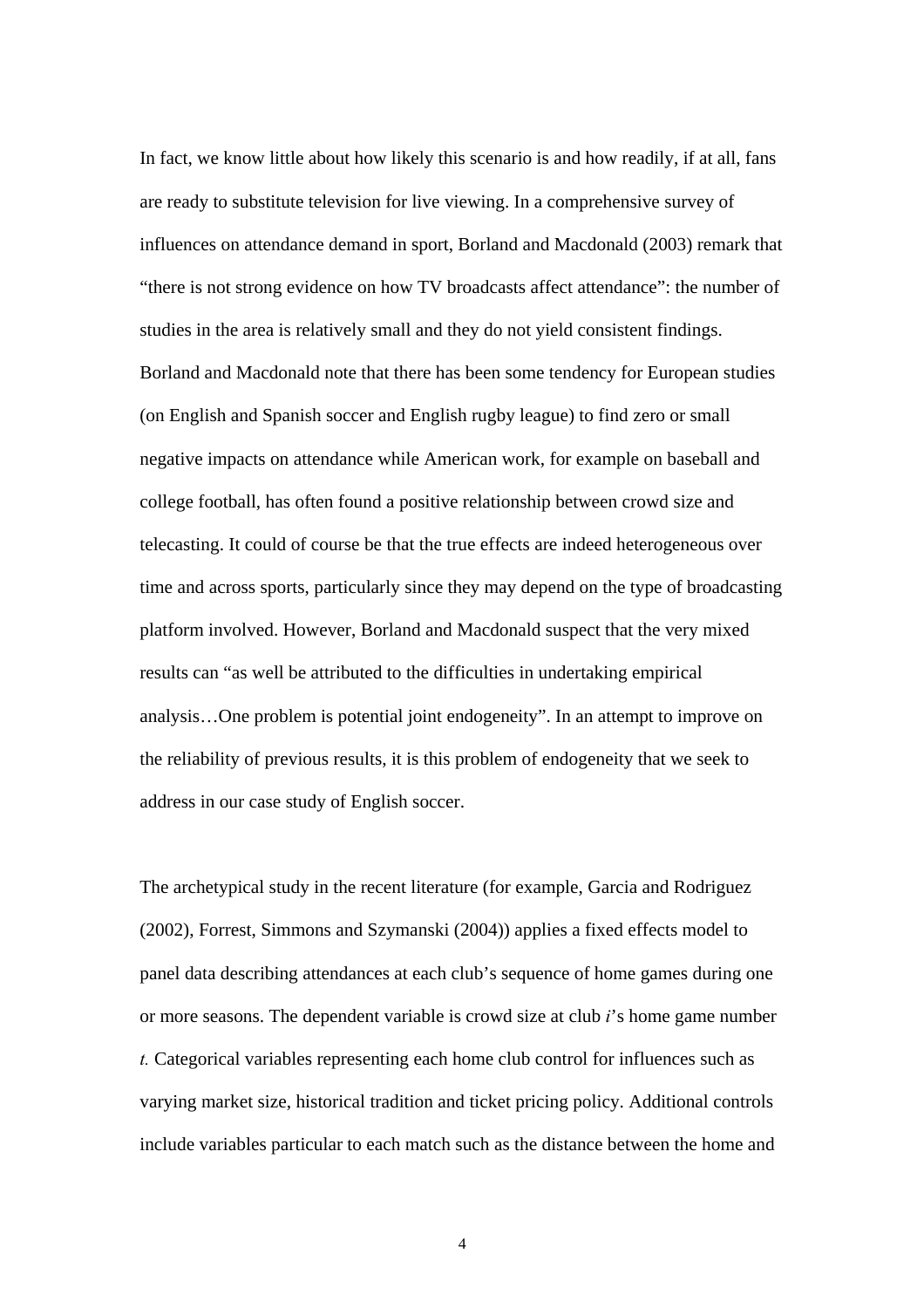away stadia (to allow for the effect of travel cost on attendance by away fans) and indicators of team quality and form (such as the current league positions of the home and away teams). To such an all-purpose attendance model is added a categorical variable set equal to one where a game is televised live. The coefficient on this categorical variable provides the estimate of the impact from telecasting.

Such an estimate will be unreliable (biased) to the extent that the decision to televise is itself likely to be determined by the set of other variables included on the right hand side of the equation. Broadcasters will seek to maximise audience size and are likely therefore to select games with attractive characteristics, such as high team quality, that also drive stadium demand. Further, since a large crowd will itself be valued by the producers, because it adds to the spectacle, the probability that a game will be shown will be influenced by *any* variable legitimately included in the attendance equation. The endogeneity problems will also extend beyond the television variable. For example, the fixed effects will capture the influence of the size of population in a club's catchment area but this affects resources available to spend on talent and therefore variables such as current league position that are assumed exogenous in the model. We conclude that estimation from a fixed effects (or an ordinary least squares) model is an unsatisfactory basis for evaluating television impacts.

Another weakness of the standard fixed effects model, now almost always the technique of choice in match attendance studies, is that, if fixed effects are modelled to capture unobserved heterogeneity in club attributes, one cannot then separate out the impact of those time-invariant club characteristics, such as size of local population, that are in fact observed. Results are therefore less rich than they might be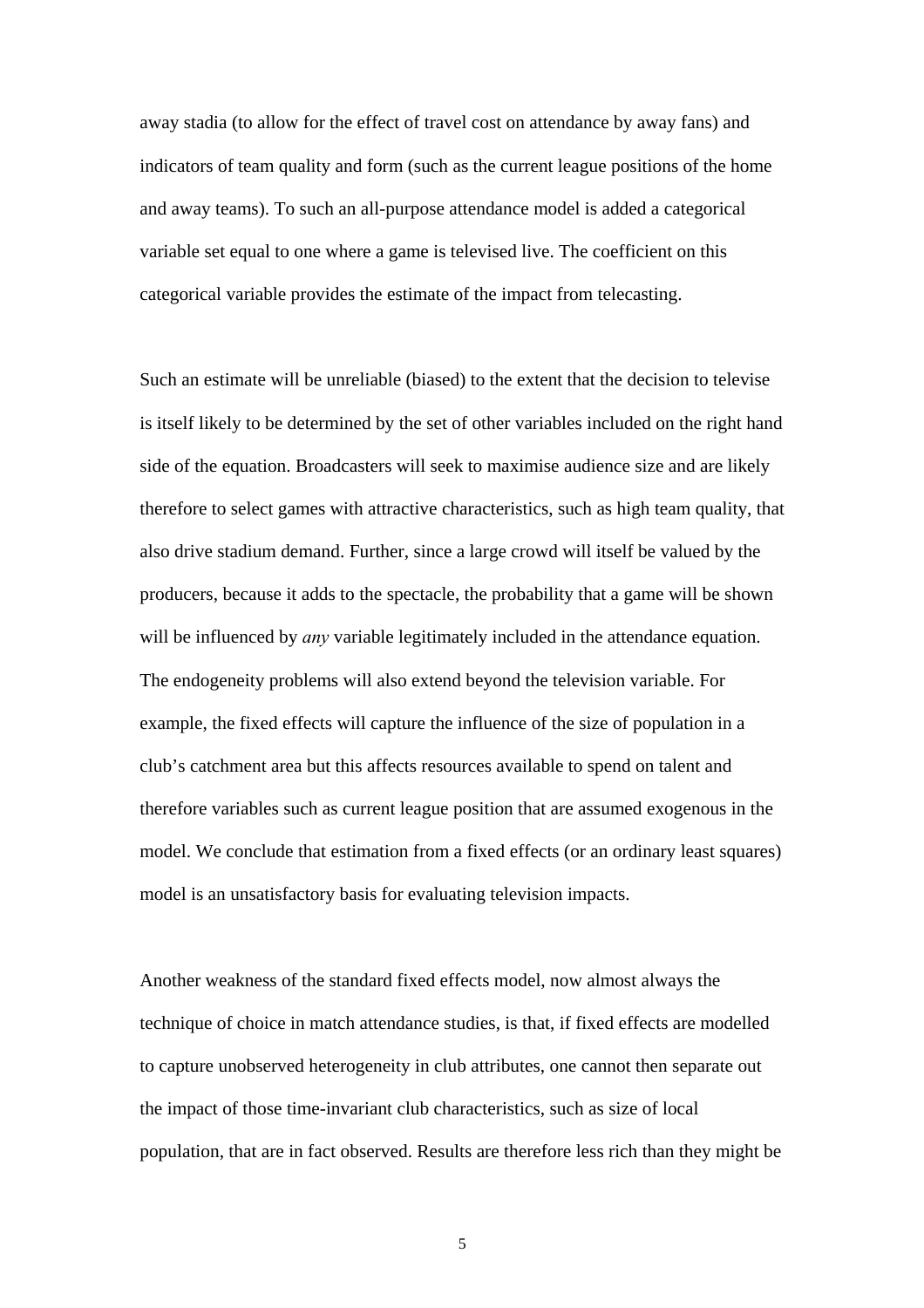since the bulk of the variation in attendance across matches is then invariably simply attributed to which team happens to host the fixture. The underlying reasons for some clubs having higher intercept terms than others cannot be explored at all given the structure of the model.

We propose the application of the Hausman-Taylor random effects estimator, described in Section 2 below, both to allow the selection of matches for television to be modelled as endogenous and to permit isolation of the effects of time-invariant variables such as local population. Estimates of the impact of television on attendance will be more robust than those from either simple ordinary least squares or the fixed effects models now commonplace in the sports literature.

## **2. The Hausman-Taylor Estimator**

Consider a general model in which the dependent variable *ln y<sub>it</sub>* is determined by:

$$
ln y_{it} = \mathbf{Z}_i \alpha + \mathbf{X}_{it} \beta + \theta_i + \varepsilon_{it}
$$
 (1)

where the subscript "*i*" denotes the cross-sectional unit  $(i = 1, 2, ...N)$ , the subscript "*t*" denotes the time period  $(t = 1, 2, \dots, T)$ ,  $\mathbb{Z}_i$  is a vector of fixed covariates,  $X_{it}$  is a vector of time-varying covariates,  $\theta_i$  is a time-invariant fixed effect and  $\varepsilon_{it}$  is a well-behaved error term. If (1) is estimated as a conventional 'deviation from means' fixed-effects model the values of  $\theta_i$  and  $\mathbf{Z}_i$  are equal to their means and it is not possible to obtain an estimate of *α.* The same problem arises in a fixed effects model expressed in first differences. From:

$$
(ln y_{it} - ln y_{it-1}) = (\mathbf{Z}_i - \mathbf{Z}_i)\alpha + (\mathbf{X}_{it} - \mathbf{X}_{it-1})\beta + (\theta_i - \theta_i) + (\varepsilon_{it} - \varepsilon_{it-1})
$$
\n(2)

it follows that

$$
\Delta l n y_i = (\Delta X_i) \beta + \Delta \varepsilon_i \tag{3}
$$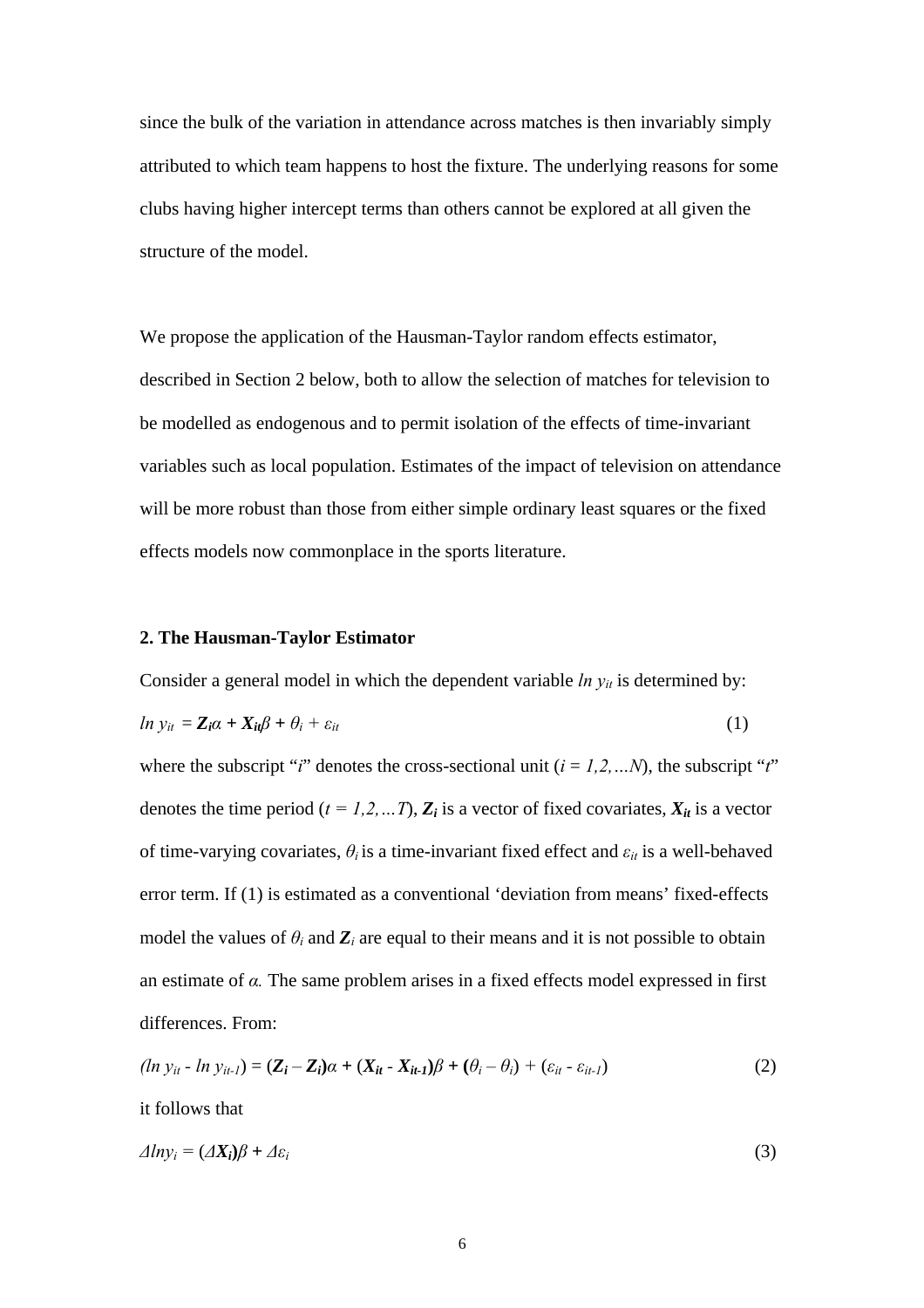which again does not deliver an estimate of *α*. The problem is that the 'within' fixed effects estimator mean differences the data before generating a consistent estimate of *β*. The estimator removes *θ* and also *Z*.

The Hausman-Taylor (1981) estimator proceeds by assuming that some of the covariates are correlated with the unobserved cross-section unit-level *random* effect and uses an instrumental variable method. The method is explained more fully in Baltagi (2005) and Wooldridge (2002). Here we offer just a brief summary. In the first stage the within fixed-effects estimator consistently estimates *β* and generates residuals (*ln yit* minus predicted values of *Xitβ*). These residuals are regressed on *Zi* using a set of time-varying exogenous variables and time-invariant exogenous variables as instruments. This yields intermediate (consistent) estimates of *α*. Both overall and within residuals are obtained. Together, these residuals are used to estimate the components of variance of the dependent variable. The estimated variance components are used to undertake a General Least Squares transform on each of the variables in the second stage.

In order to be implemented effectively, the Hausman-Taylor estimator requires several conditions. First, the unobserved cross-sectional level effect *θ* must indeed be random i.e. it has zero mean, finite variance and is independently and identically distributed over cross-section units. Second, we need to classify our explanatory variables into four types: time-varying and exogenous, time-varying and endogenous, time-invariant and exogenous, time-invariant and endogenous. Hence equation (1) should be re-written as

$$
ln y_{it} = Z_{Ii}\alpha_I + Z_{2i}\alpha_2 + X_{Iit}\beta_I + X_{2it}\beta_2 + \theta_i + \varepsilon_{it}
$$
\n
$$
\tag{4}
$$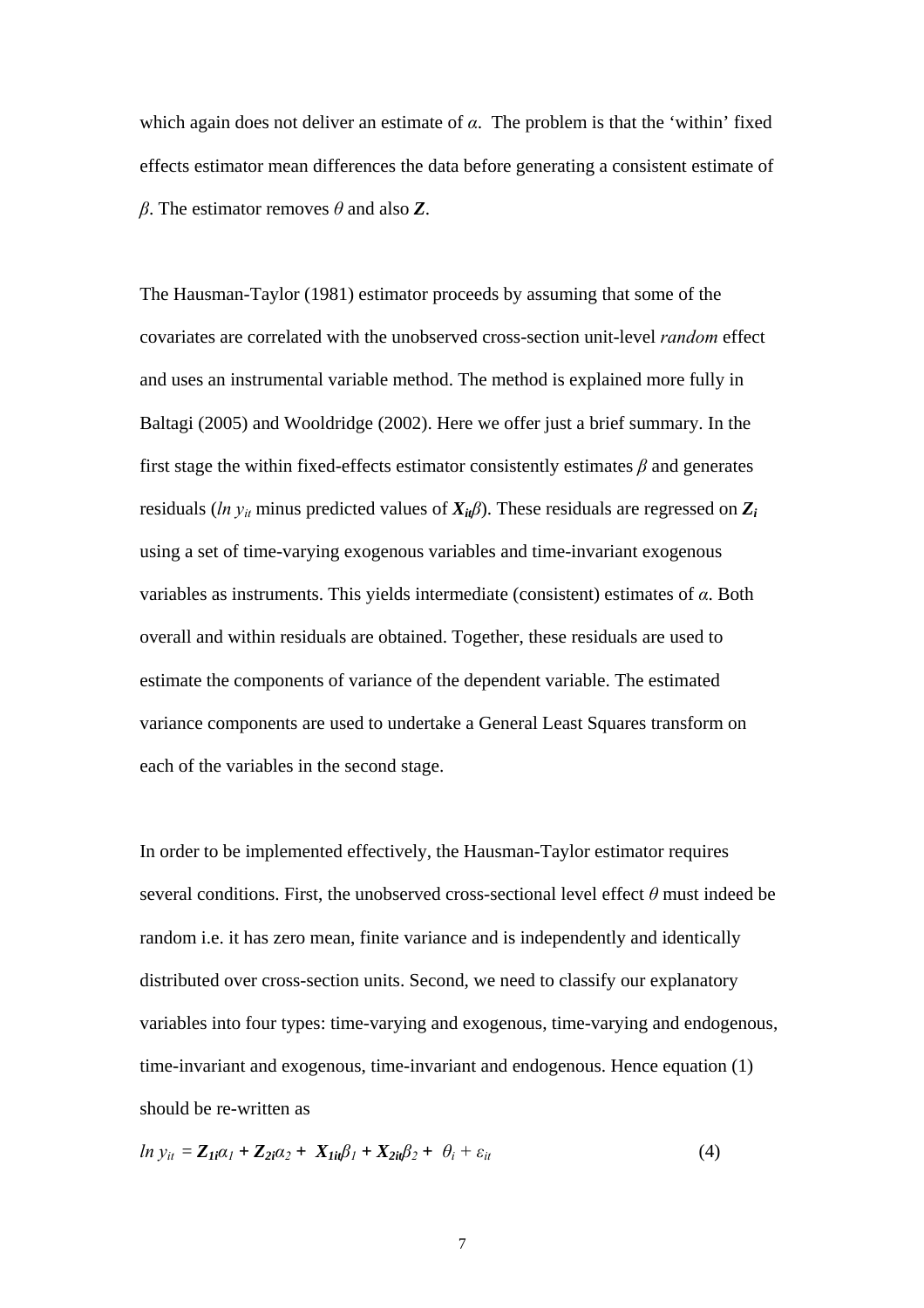where

 $Z_{Ii}$  is a vector of exogenous, time-invariant variables that are not correlated with either  $\theta_i$  or  $\varepsilon_{it}$ ;

 $Z_{2i}$  is a vector of endogenous, time-invariant variables that may be correlated with  $\theta_i$ but are uncorrelated with *εit*;

*X1it* is a vector of exogenous, time-varying covariates that are not correlated with either  $\theta_i$  or  $\varepsilon_{it}$ ;

 $X_{2it}$  is a vector of endogenous, time-varying covariates that may be correlated with  $\theta_i$ but are uncorrelated with *εit*;

Third, the order condition for identification requires that the number of variables in  $X_{Iit}$  is at least as great as the number of variables in  $Z_{2i}$ . Finally, there needs to be sufficiently strong correlation between instruments and  $Z_{2i}$ .

Clearly, a major advantage of the Hausman-Taylor estimator is that it permits estimation of the impacts of time-invariant covariates in a panel data setting. Beyond this, the estimator economises on use of instruments. All instruments are derived from within the model. These are:  $X_{Iit}$  and associated means,  $Z_{Ii}$  and the deviations of  $X_{2it}$ from associated means. A search for external instruments, as would be required in fixed-effects models where covariates are potentially endogenous, is not required.

The Hausman-Taylor estimator has been applied in several settings. Among the questions addressed have been the impact of schooling on wages (Baltagi and Khanti-Akom, 1990), the impact of health on wages (Contoyannis and Rice, 2001) and the effects of distance on exports and foreign direct investment (Egger and Pfaffermayr, 2004). Here, we apply the Hausman-Taylor estimator to address the question of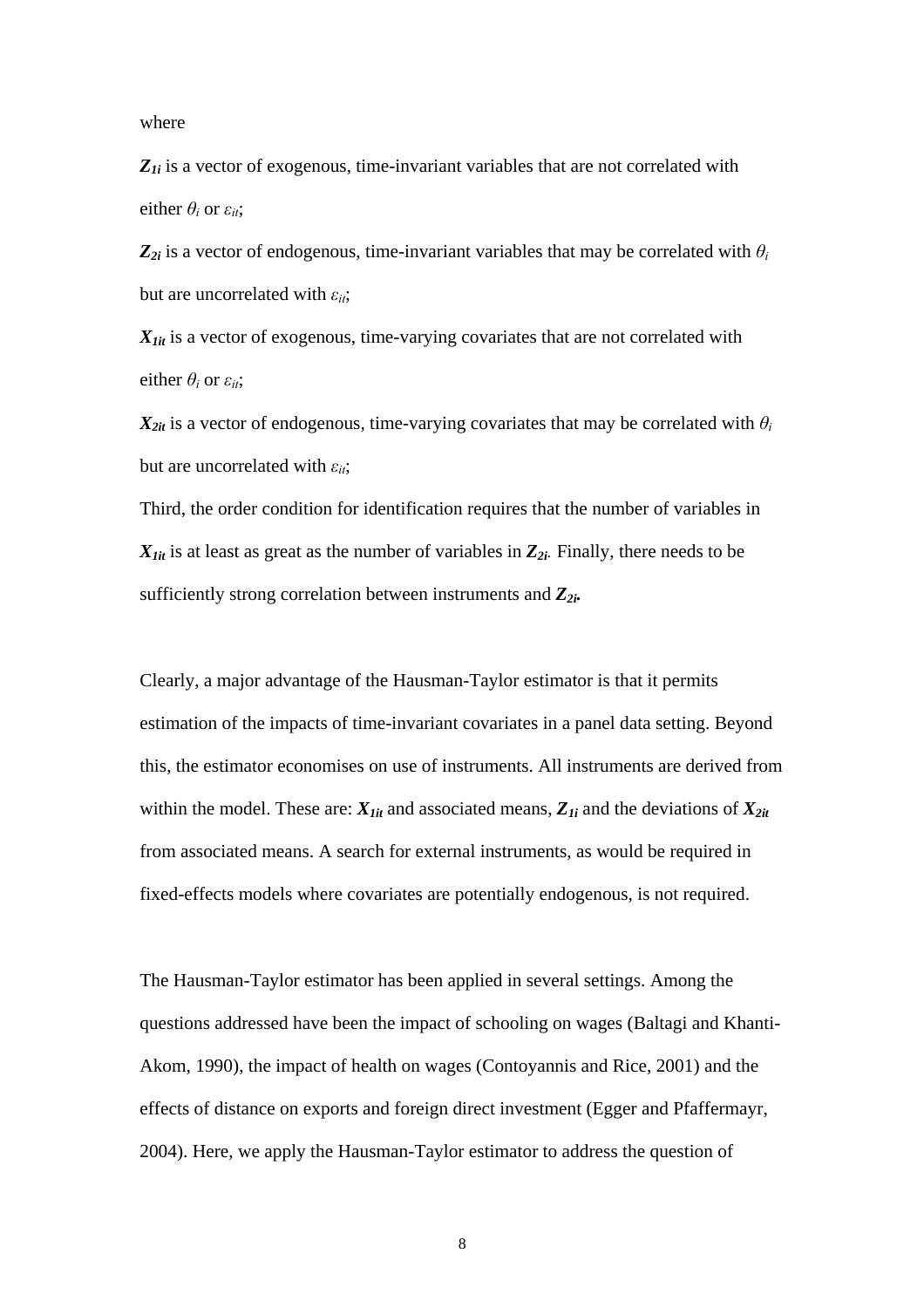whether and by how much broadcasting of sports events reduces attendance at the stadium.

#### **3. Context and data**

The context for our analysis is English professional soccer where 92 clubs compete in four hierarchical divisions linked by a system of promotion and relegation. The top tier is known as The Premier League. The other divisions have been branded under various names over our study period and so we follow recent convention amongst sports analysts by referring to them as Tiers 2, 3 and 4. The current brand name of Tier 2 is the Football League Championship and it is this division that we choose for our case study. Tier 2, which comprised 24 teams, each playing 23 home games per season, is more amenable to analysis than Tier 1 because the proportion of sell-out games is so small (1.1% over our study period of seven seasons) that censoring of data raises no serious concerns. By contrast, capacity is filled regularly in the Premier League. While in principle, the tobit estimator is appropriate where some observations of the dependent variable are censored, the solution becomes untenable where certain clubs, as in the Premier League, sell all their seats every match. Further, the legitimacy of tobit estimation for examining attendance at other clubs is brought into question by the industry practice of restricting access to popular (sell out) games to those who have also purchased tickets for less attractive fixtures. Thus one does not observe 'true' demand even at games where the crowd is not capacity constrained. Tobit is incapable of estimating customer response to match characteristics if true demand is not observed at any game.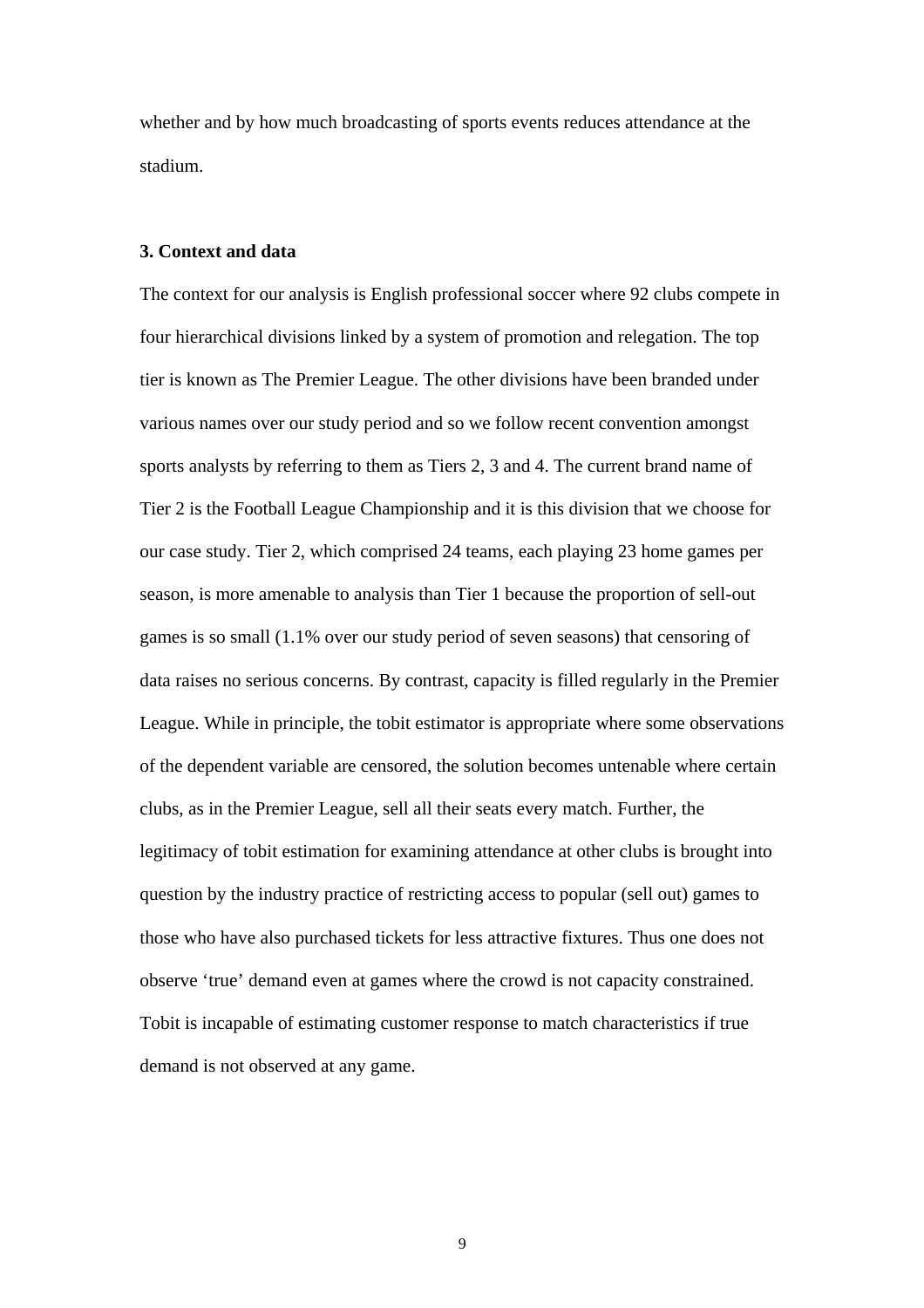For matches in Tiers 3 and 4, sell-outs are virtually never observed. However, television exposure is very limited and there is an insufficient number of matches transmitted for any meaningful conclusions to be possible about broadcasting effects. We are left with Tier 2 as our preferred subject for analysis. Our approach should of course be applicable to other countries' football leagues and to competitions in sports such as baseball and American football that have been the focus of earlier published, but we believe flawed, studies.

Our data period extends over several more seasons than has been customary in this literature in order to capture an adequate number of televised games. It extends from season 1997/8 to season 2003/4. Over this period, the Football League entered into a number of contracts for its television rights and live coverage was variously relayed through three channels: the mainstream, terrestrial, free-to-air ITV; and two subscription channels, Sky Sports and the now defunct ITV Digital, accessible through cable and satellite. The variety of arrangements will permit separate estimation of the effect of telecasting according to whether the platform is free-to-air or pay but, since a large majority of screenings were on Sky, it is the effects of subscription television that will be estimated most precisely. Note that there were no examples of matches shown on pay-per-view television where viewing of each event is billed in addition to subscription charges.

Not all of the 3,864 matches played over the seven year period were included in the estimation (this number refers to 'regular season' fixtures; the small number of playoff games held at the end of each season to determine the final promoted club are not considered here). We deleted the opening round of matches from each season because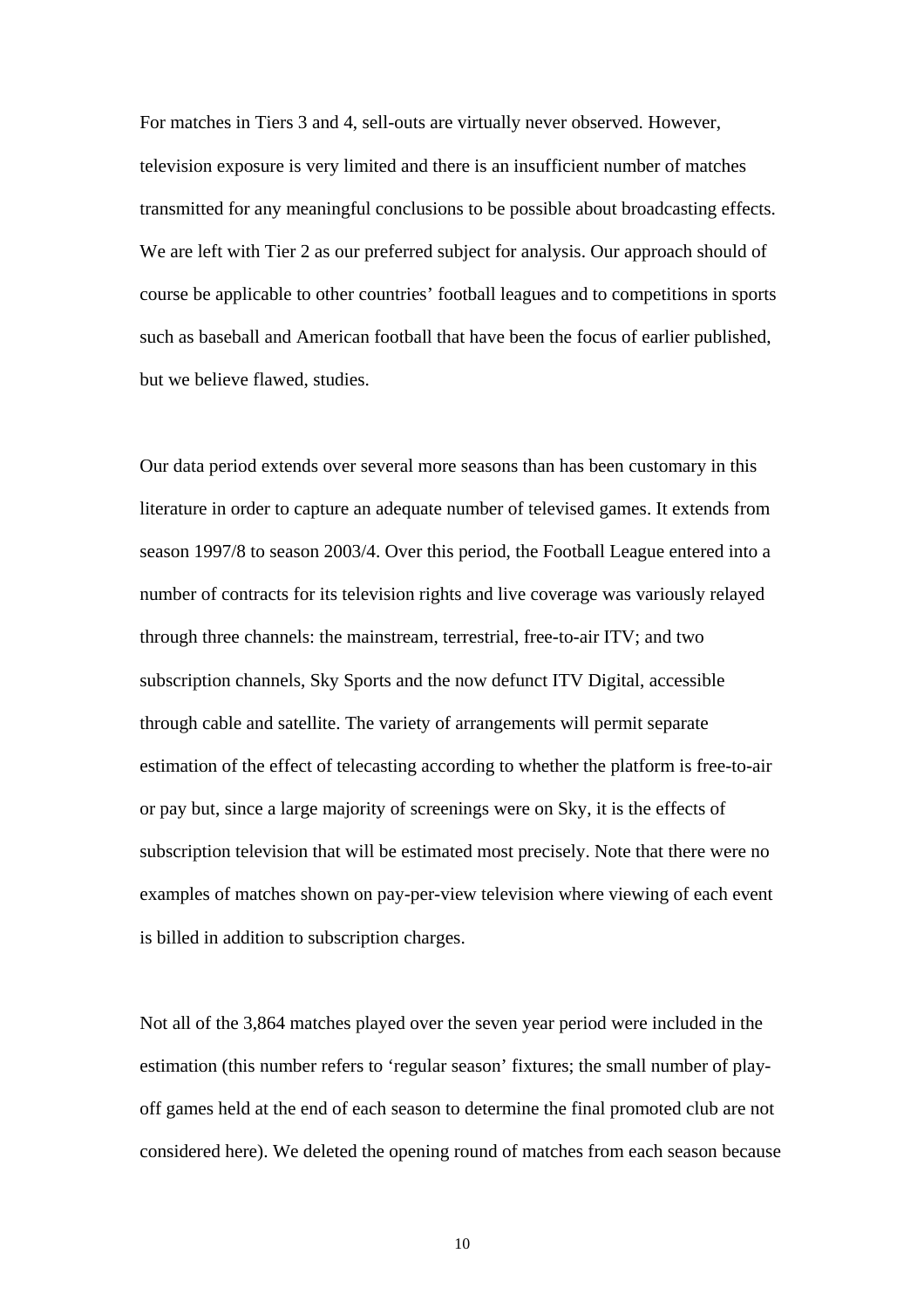two of our control variables required information on previous league form in the current season. There were also 21 cases of a club failing to declare its wage bill for a particular season. Since wage bills were used as one of our measures of the quality of teams on show in a game, we deleted all observations involving those clubs in those seasons. This left a final sample size of 2,884 matches.

Attendance across the games in the sample ranged from 3,436 to 44,135, with the mean 14,988 (standard deviation 7,237). Table 1 displays means (and standard deviations) by category of game: non-televised, televised on ITV, televised on ITV Digital and televised by Sky Sports.

The striking feature of the data in the table is that attendance was, on average, much higher (by over 17 percent) at televised than non-televised matches, regardless of broadcasting platform. In the early days of television, perhaps people may have attended an event just because they were drawn by the novelty of the cameras. But now it would be implausible to attribute higher crowds to television. We take it that broadcasters and attendees alike were attracted to games that had particularly strong characteristics and this is why large numbers in the stadium are observed when the cameras are present.

The point underlines the importance of multivariate analysis, with a full set of control variables to capture match characteristics and account taken of the relationship between those characteristics and the decision to broadcast or not. Without careful specification and appropriate technique, there is a danger that the greater attendance indicated for televised matches in the raw data will be reflected in coefficient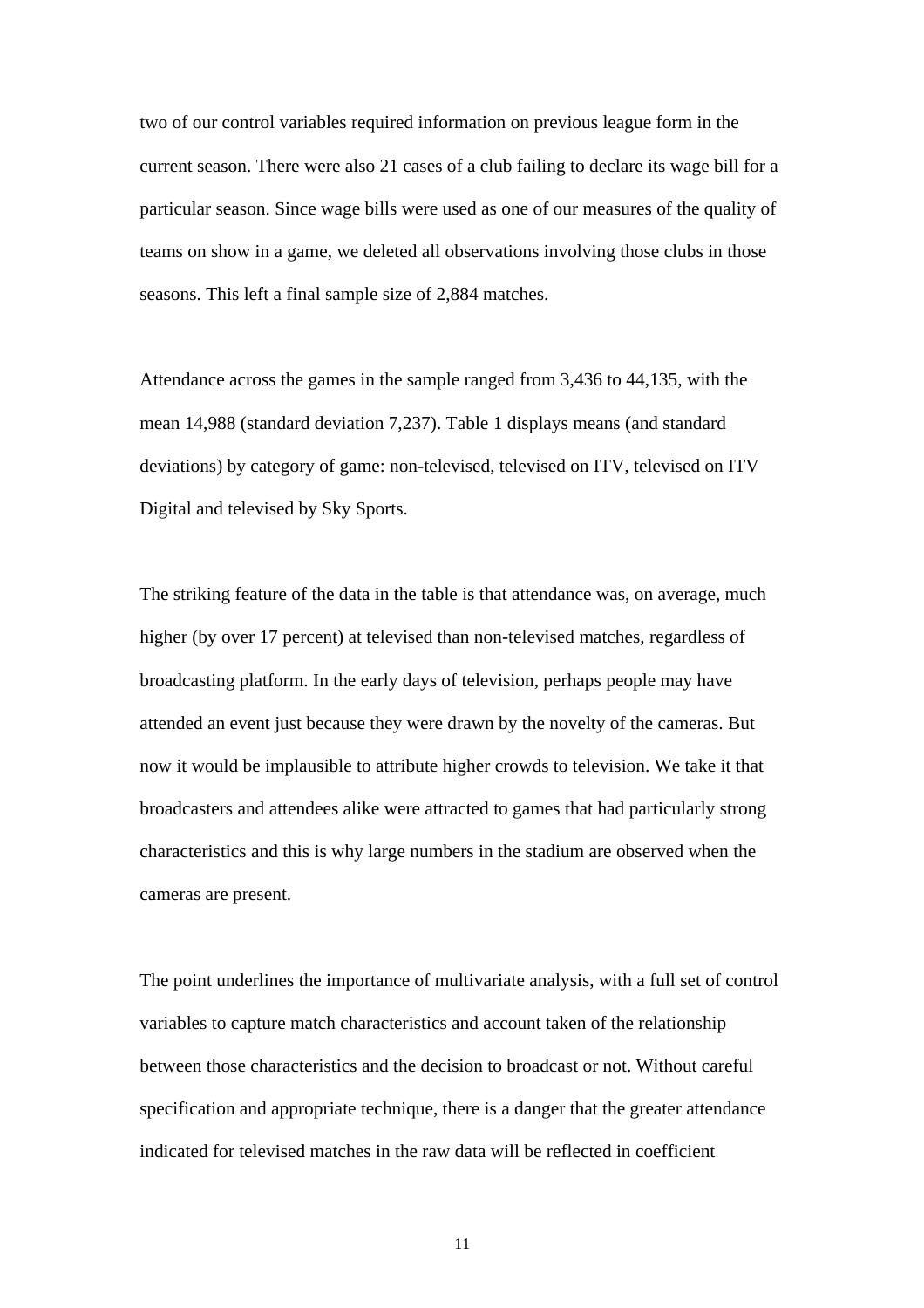estimates on television variables that are biased upwards (i.e. that underestimate any propensity for home viewing to be substituted for going to the stadium). The failure of previous studies to account for endogeneity of the television variable may have resulted in misleading findings. The positive effects of television coverage reported in American sport may in fact have been converted to zero or negative effects had endogeneity been taken into account. And findings of zero or negative impacts in Europe may conceivably mask a more substantial diminution in crowds when games are transmitted live on television.

## **4. Model**

We have unbalanced panel data. The cross-sectional unit is a club playing home matches in a particular season (there are 147 such groups). The time unit is the match (observations per group varied, between 18 and 22, because some observations had been deleted due to missing information). The dependent variable is the natural logarithm of attendance.

Here we give details of the covariates included in the model. Table 2 presents a complete list (with summary statistics), grouped according to whether they are classified as exogenous time-invariant, endogenous time-invariant, exogenous timevarying or endogenous time-varying. Where allocation of a covariate to the appropriate vector might require justification, this is provided at the end of this section of the paper.

We hypothesise that the size of crowd at a given game will be influenced by: factors affecting the size of the market of the home club; by factors influencing the number of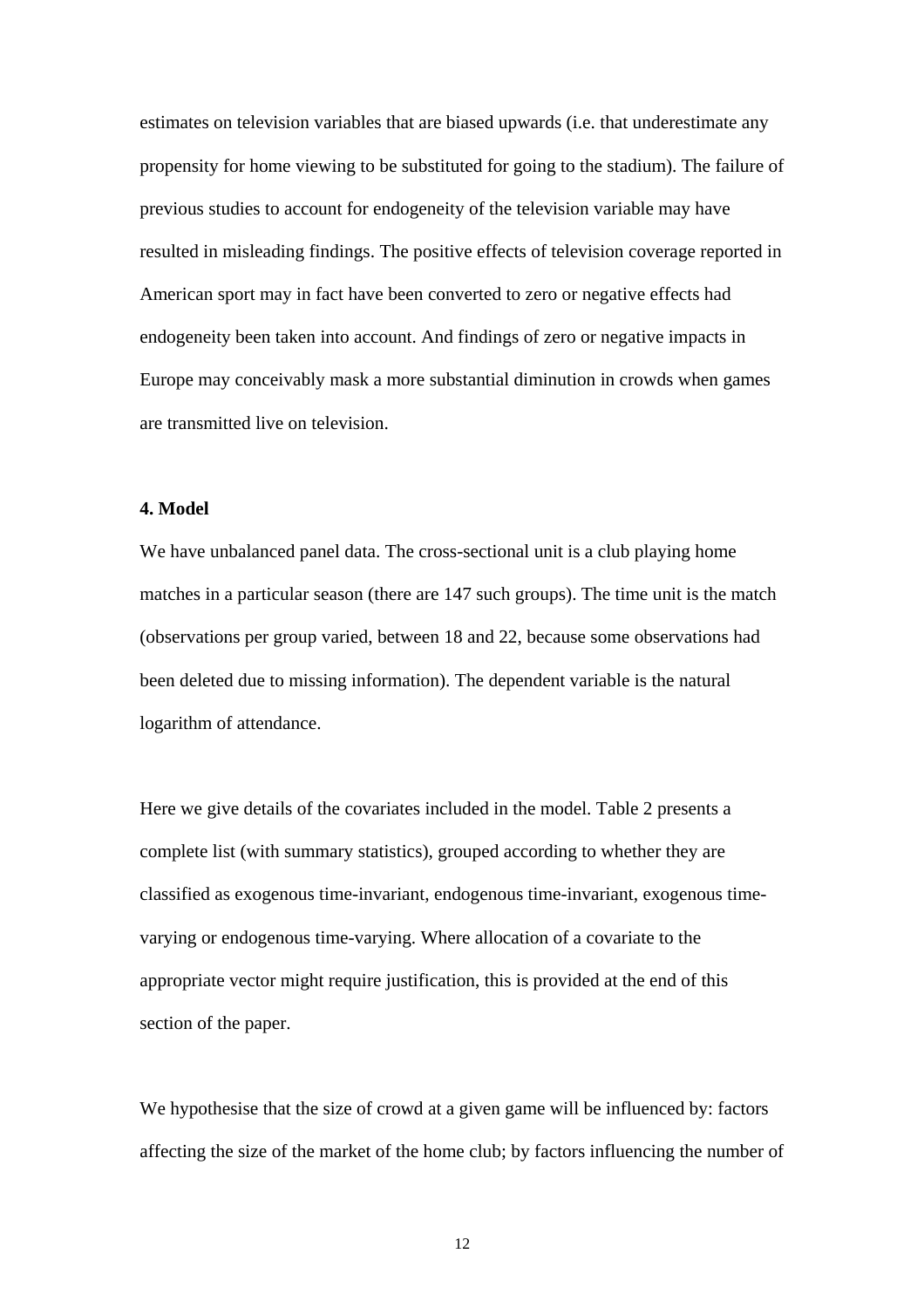away supporters who will travel to the game; by scheduling issues; by the quality of the teams and players on show; and by television coverage of the match and of other football taking place at the same time.

#### *Home club market size variables*

A majority of attendees at a game will normally be local supporters and a considerable influence on the size of the crowd will therefore be the size of the market from which the home club draws its customers. Clubs in a large metropolitan area, so long as their advantage is not eroded by competition from other clubs nearby, would be expected to attract larger crowds for a typical match than those based in smaller centres. Some measure of local population should therefore be included in the model. Dobson and Goddard (1995), in a study of determinants of long-term levels of football club support, find positive effects from the population of the town (as recorded in the 1961 Census) in which the club is located; but this is a somewhat imprecise measure of market size to the extent that it is related to arbitrary administrative boundaries. Schmidt and Berri (2001) suggest that, in the context of the match level attendance literature, if a measure of market size is employed in preference to fixed effects, then "a common proxy for size of a team's market is the size of its metropolitan statistical area (SMSA)" . They accordingly enter this in linear form in a baseball demand equation. But such use of the American SMSA population or its equivalent in other countries represents a misspecification. If one club is located in a city with twice the population of another, it cannot be considered as having double the market size. The bigger city will cover a wider area and the mean travel cost for residents to reach the stadium will be higher, implying that ticket demand will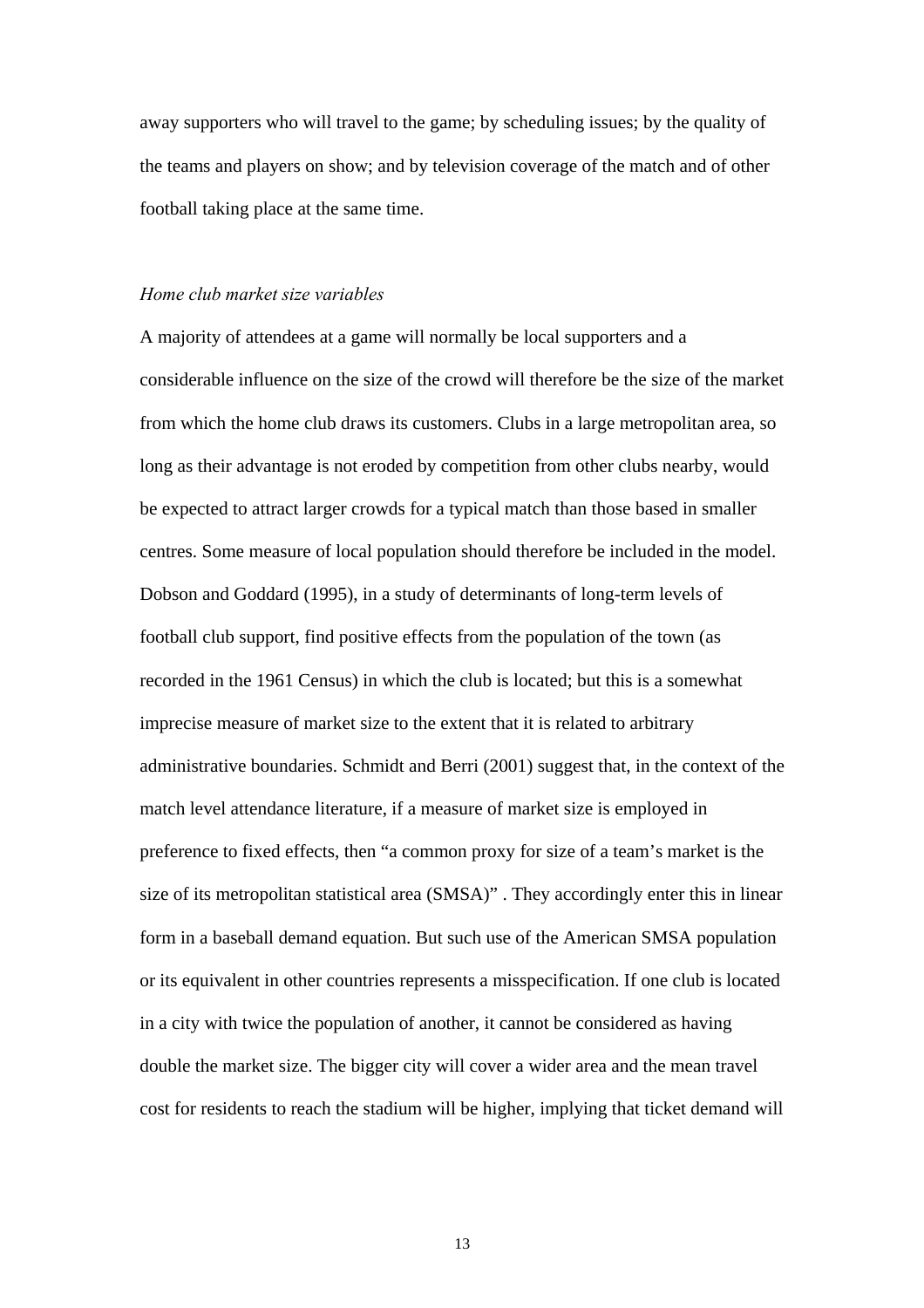not be increased by as much as the population figures alone might suggest. SMSA population is therefore an inadequate proxy for market size.

Our solution, new in the match attendance literature, is to exploit modern GIS software to measure population within certain distances of the stadium, with the distances defined sufficiently tightly that travel costs from each part of a zone within a club's catchment area will be of the same order of magnitude. In their study of the travel behaviour of Premier League fans, Forrest, Simmons and Feehan (2002) found that the bulk of attendees resided within 10 miles of the stadium. Accordingly we defined a club's catchment areas by a radial distance of ten miles from its stadium and divided this area into two zones, 0-5 and 5-10 miles from the ground, to ensure rough homogeneity of travel costs from each zone. We measured population in each zone at each club, employing 2001 Census microdata for 175,000 Output Areas, and manipulating them using stadia Ordnance Survey map references and the MapInfo software package.

In the event, home club population within 5-10 miles of the ground proved statistically insignificant (though positive in sign) in our initial estimation of the model and so the model whose results are reported here includes just one population variable for the home club, (the natural logarithm of ) the population within 5 miles distance of the ground.

The impact of population density on crowd support will be mitigated to the extent that a club has to share its market with one or more rivals. Dobson and Goddard (1995) sought to evaluate the effect on long-run average attendance at each club by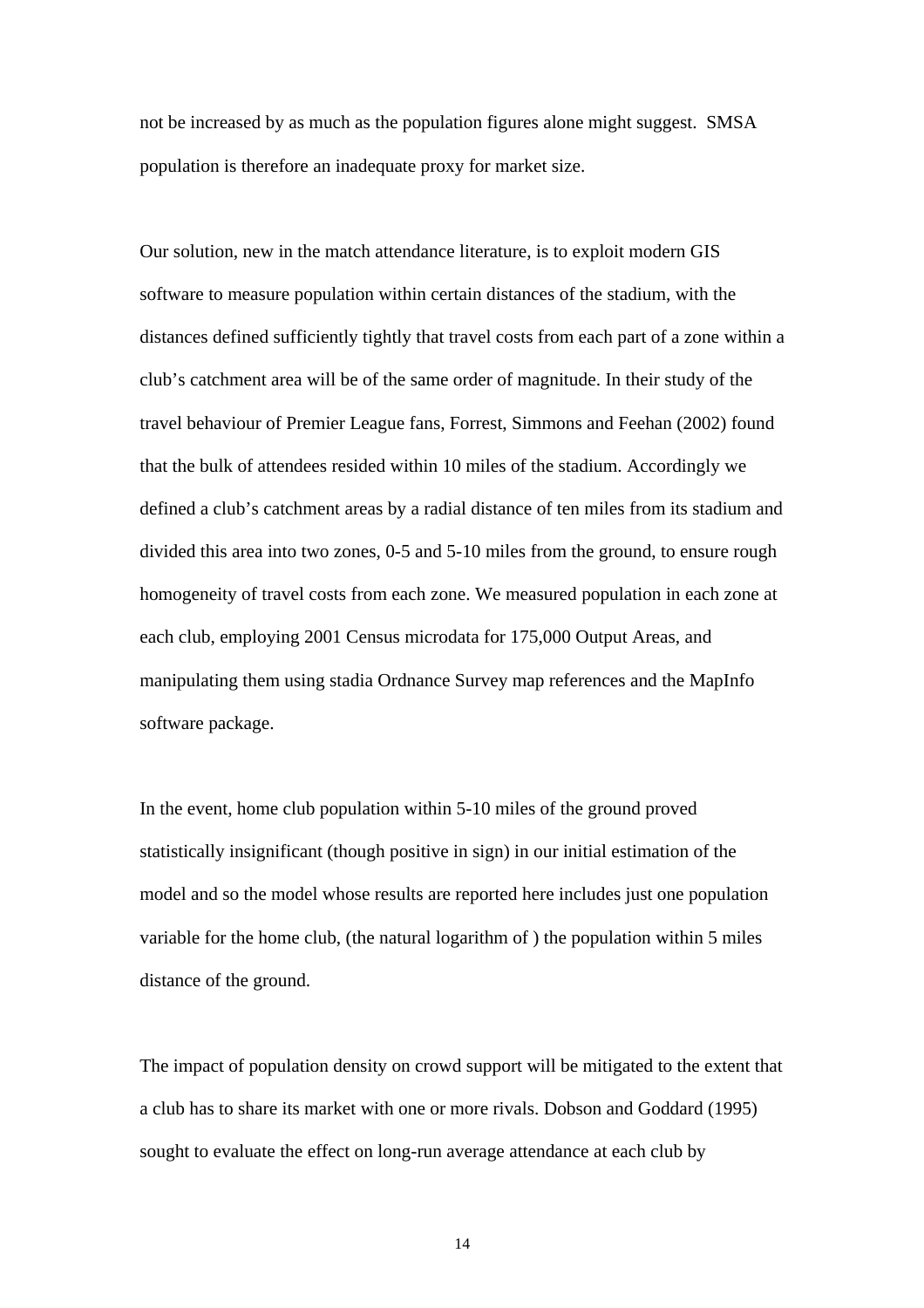measuring the number of other Football League members within 30 miles of the ground; but this fails to reflect the spatial distribution of those other clubs relative to the subject club. We constructed, again using MapInfo software, an index, termed *market overlap*, to measure the degree of competition faced by each club in a more precise way and this also features as a variable in our model. *Market overlap* is the proportion of the catchment area population that also lies within the catchment area of another club. Where there is more than one neighbouring club, these intersections of population are aggregated and *market overlap* may then exceed one. Indeed it often does and the the highest value amongst the clubs here is 7.62 (for Fulham).

History, as well as geography, may influence the effective size of a club's market. In football, tradition is important and support may build up over time because interest is passed between generations. Older clubs may therefore have a larger following. We include as an additional covariate the duration in years of the club's membership of the Football League. This proved highly significant in Dobson and Goddard (1995).

### *Variables affecting away support*

In contrast to American leagues, distances between clubs in European domestic competitions are small enough to ensure the presence of some, and often a significant number of, travelling supporters. It is standard therefore for European attendance models to include distance between clubs as a proxy for travel costs. It is customarily entered as a quadratic in the expectation that increasing distance will deter away fans' attendance but at a diminishing rate. We also include *distance* and *distance squared* in our specification. But we innovate by including in addition measures of the size of market from which away support will be drawn because it appears illogical to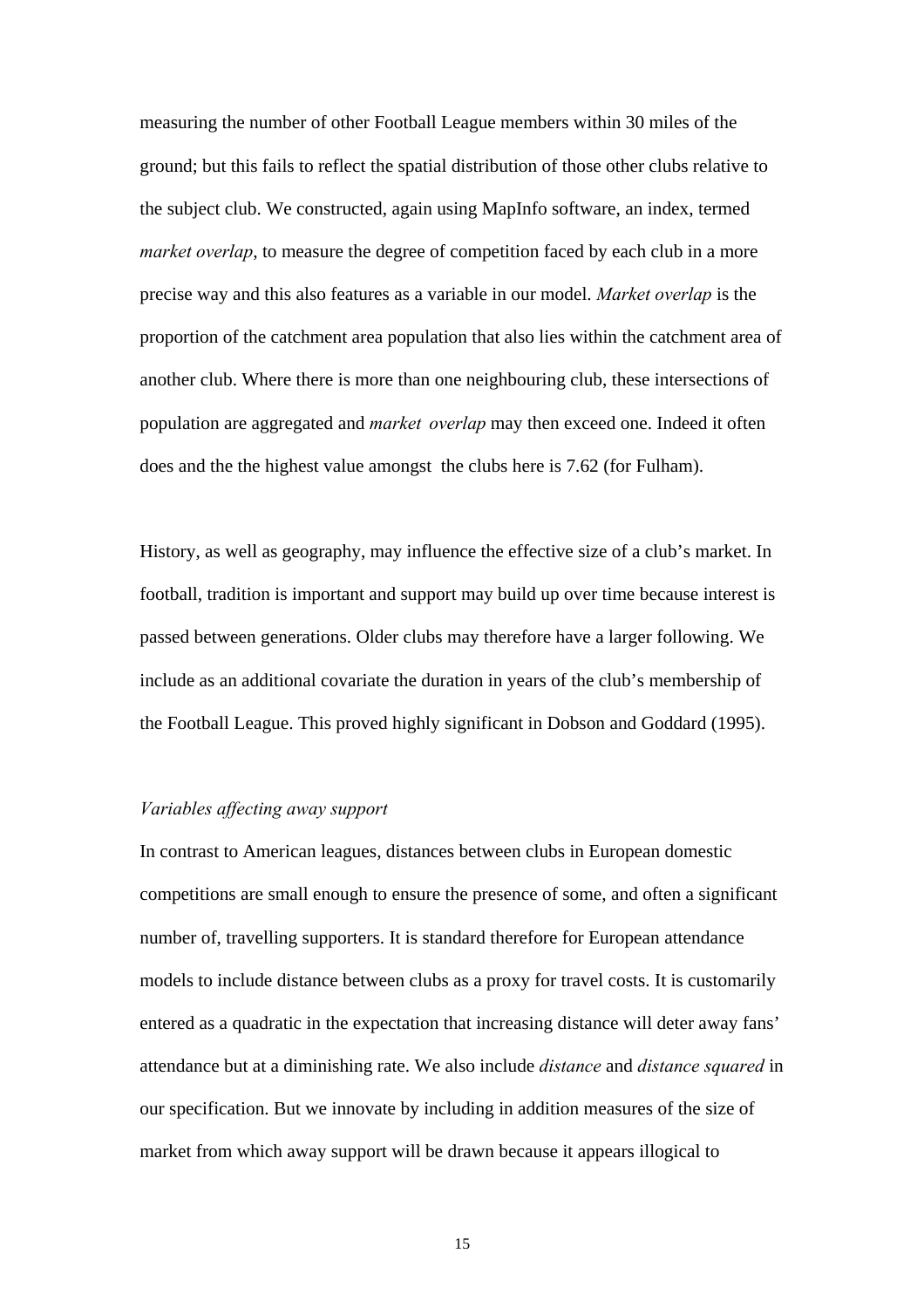measure a deterrent factor without account also taken on the number of supporters on which the deterrent will work. Away market size is proxied by the same variables as in the case of home clubs: population within 5 miles of the stadium, market overlap and duration of League membership.

#### *Scheduling*

The season extends from mid-August to early May. We include a series of categorical variables to represent each individual month from October on (April and May are combined as only a small number of fixtures took place in May). Time of year could influence attendance because of weather conditions and competition from alternative sports and activities; but a particular factor identified in previous work is that interest peaks late in the season as many games become significant in the settlement of promotion, playoff and relegation issues. We also include categorical variables to allow for the effects of scheduling on bank holidays or on midweek evenings (where *midweek* refers to any day from Monday to Friday that is not a bank holiday). Most matches are set for weekends. However, the size of division and the reservation of some Saturdays for cup competition forces some rounds of fixtures to be allocated to midweek and other games are moved to midweek because of bad weather on the original date or because teams were still engaged in the knock-out Cup.

#### *Quality variables*

We expect more people to buy tickets for matches when the quality of the two teams is higher. Since the Bosman ruling effectively made players in Europe free agents, the labour market in European football has become competitive and wages for players should therefore reflect talent. Hence we include for both the home and away team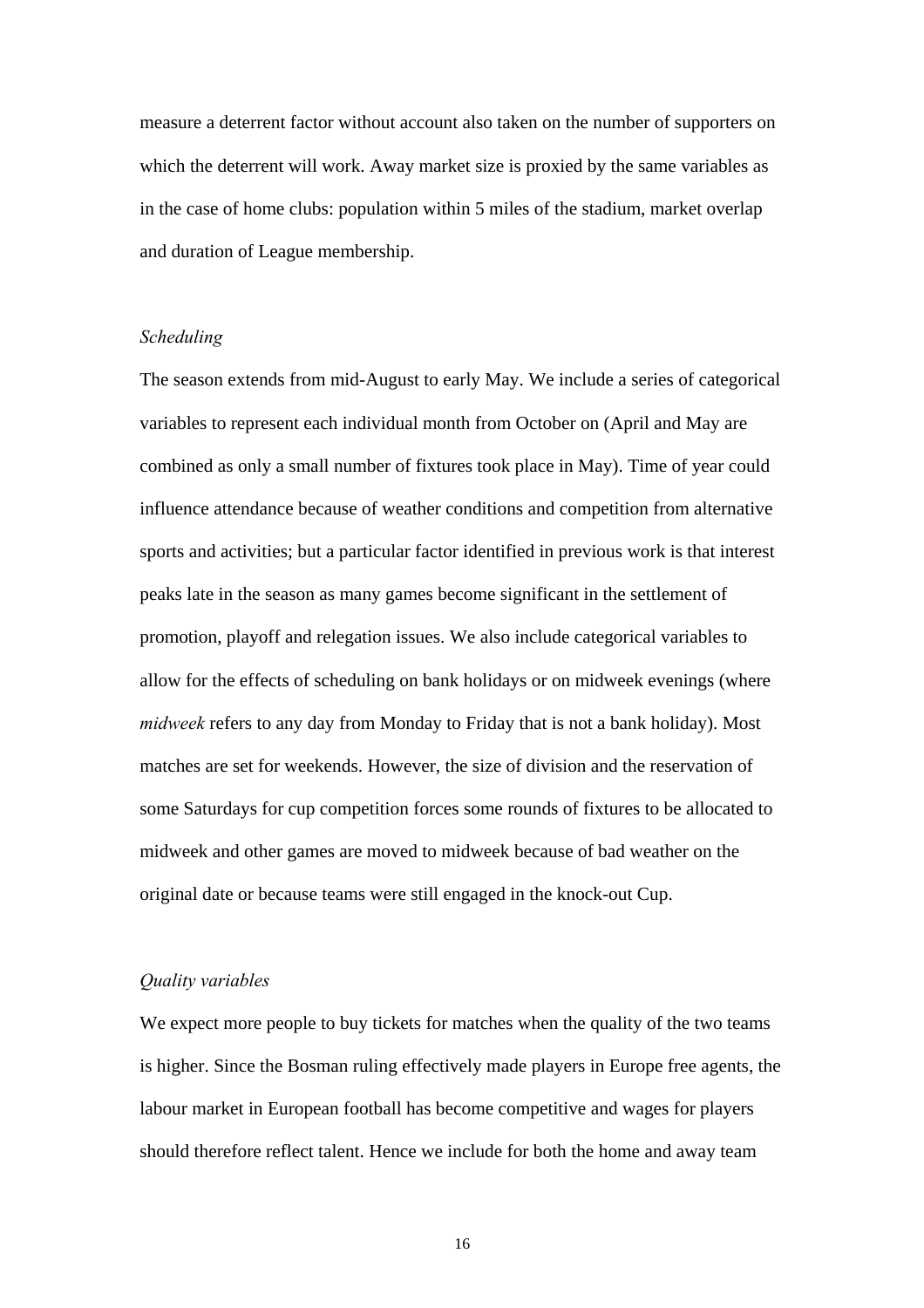the club wage bill for the season as a proxy for the quality of its playing squad. This follows the use of 'budget' as a variable in Garcia and Rodriguez (2002). However, we make an adjustment to account for player wage inflation over the long period described by our data. A club's *relative wage* is its wage bill over a particular season divided by the mean wage bill for the division in that same season. By construction, our wage variable has a mean of one but its range was very wide, from 0.27 to 3.06, reflecting the difference in resources available between clubs aspiring to be in the Premier League and those struggling to avoid relegation to Tier 3.

Of course, players in a squad may work together more or less successfully than the market value of its players' services might suggest. We therefore include, as additional covariates, actual measures of current season team productivity in the form of the points per game that had been won by the home and by the away team in the current season prior to the match taking place (three League points are awarded for a win and one for a draw). The cardinal measure is preferred to the ordinal measure of League position adopted by some authors.

For given team and player quality, certain matches will attract more public interest than usual. *Derby* is a categorical variable included to identify matches between local or regional rivals. Such games are often played with particular passion and the results may have an importance to supporters independent of their implications for positions in the League.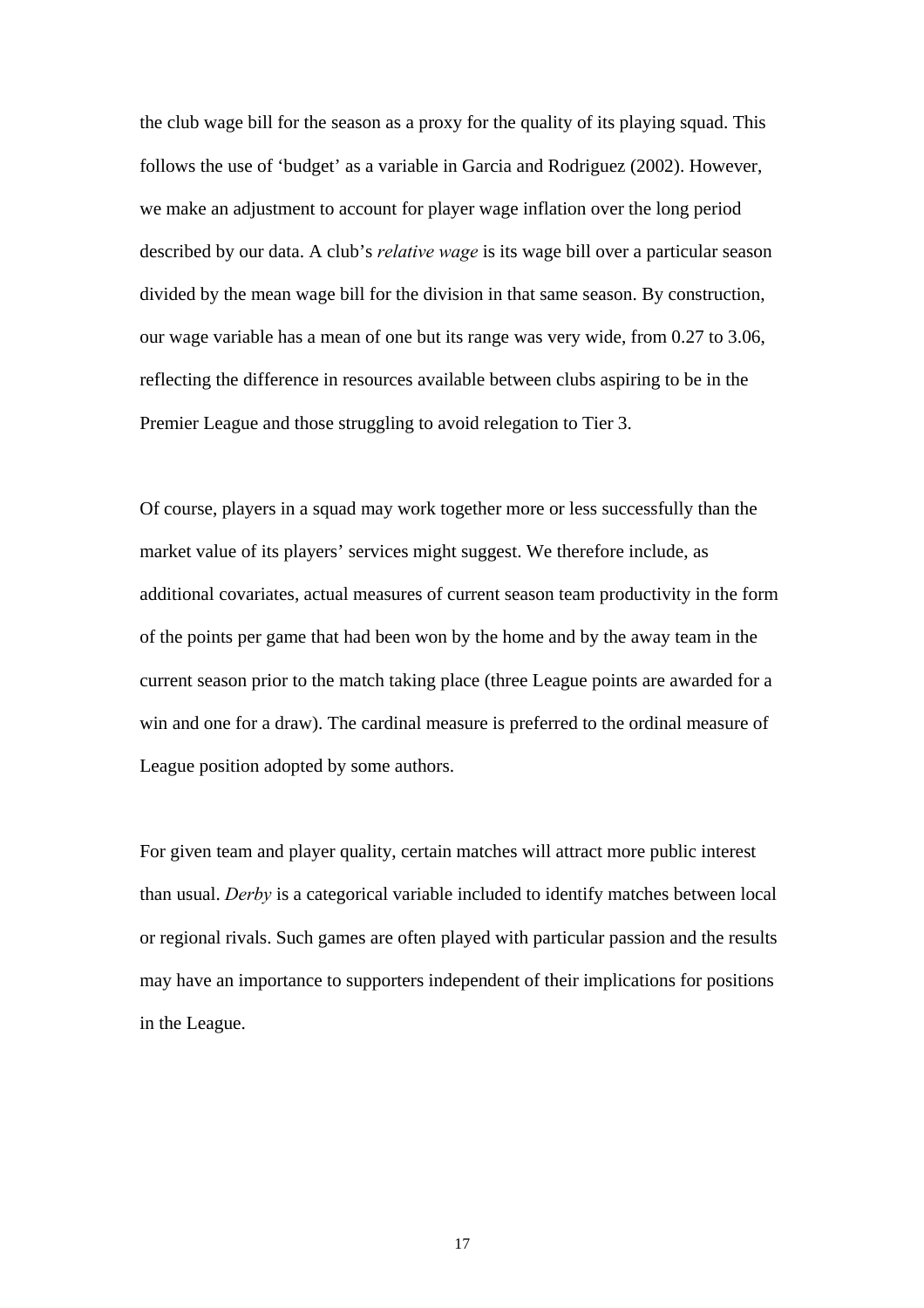#### *Television variables*

Categorical variables are used to identify matches transmitted live on television. Each channel is treated separately because of the varying audience reach of the terrestial ITV and the satellite and cable outlets, ITV Digital and Sky Sports.

There is also a risk to attendance if television is showing a game from a higher level of football at the same time as a Tier 2 match is taking place. During the study period, Premier League matches that were televised were rescheduled to times not used by the rest of the domestic programme. But European matches in the Champions League were transmitted live on many midweek evenings and these will have been competitive with live attendance at matches included in our sample. We include a covariate which takes a value of one if a match was held on the same evening as terrestial television was relaying a European game featuring an English club. Sky Sports also showed (different) European fixtures but we dropped from our model a variable representing subscription television coverage because it failed to be statistically significant.

The effect of broadcasting some matches on attendance at others is hitherto unexplored in the sports literature (though Paton and Cooke (2005) found suggestive evidence that county cricket attendances were lower when the fixtures clashed with England playing in a test match; all England games were televised live). Whether sports fans actually substitute televised coverage of a, perhaps higher status, match for attendance at a local event has importance beyond soccer. For example, in the United States, NFL games screened nationally are blacked out within a 75 miles radius of any other game taking place at the same time while the NFL is actually prohibited by the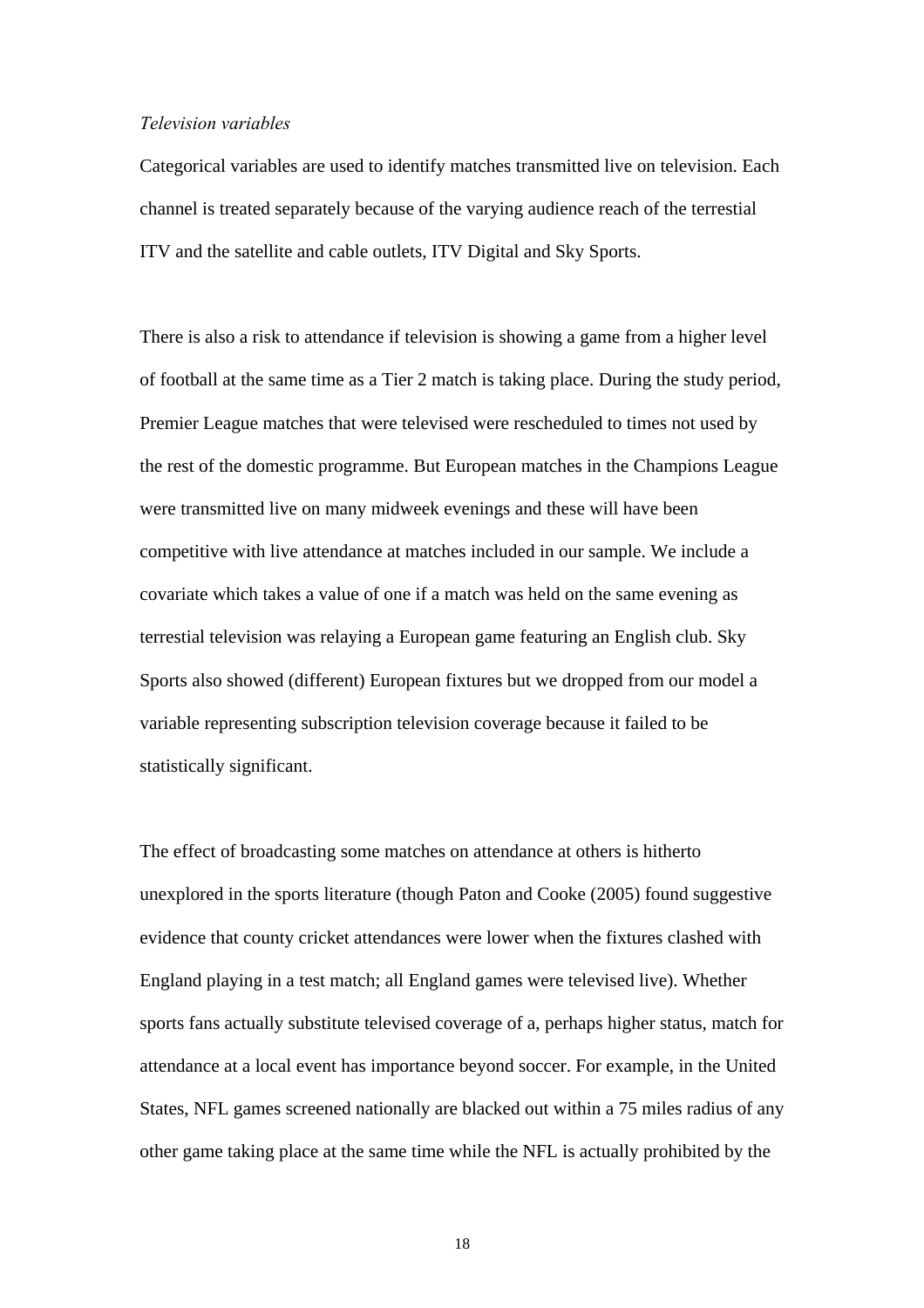Sports Broadcasting Act from allowing any television coverage at all on Saturdays in case attendance at lower levels of the sport (college) should suffer. No evidence has ever been presented to justify these restrictions (Voluntary Trade Reports (2005)).

#### *Exogenous and endogenous variables*

Finally in this section, we explain the allocation of individual covariates to the four vectors defined in the Hausman-Taylor model (equation (4) above).

 The fundamentals of geography and history, represented by the population and duration of membership variables, are exogenous. But *market overlap* is treated as endogenous because extra clubs may be spawned where population densities are high. Likewise, team quality and performance variables are endogenous because the resources available to build a squad of players will depend in part on market size. Scheduling variables are treated as exogenous as is coincident television coverage of a European game; but the decision to screen Football League matches themselves is endogenous as it will be influenced by other match characterisics included as covariates of the model.

The cross-sectional unit is a particular club playing home games in a particular season. All home club variables except points per-game are time-invariant. Away club variables are time-varying because each observation in a given group refers to a different visiting team.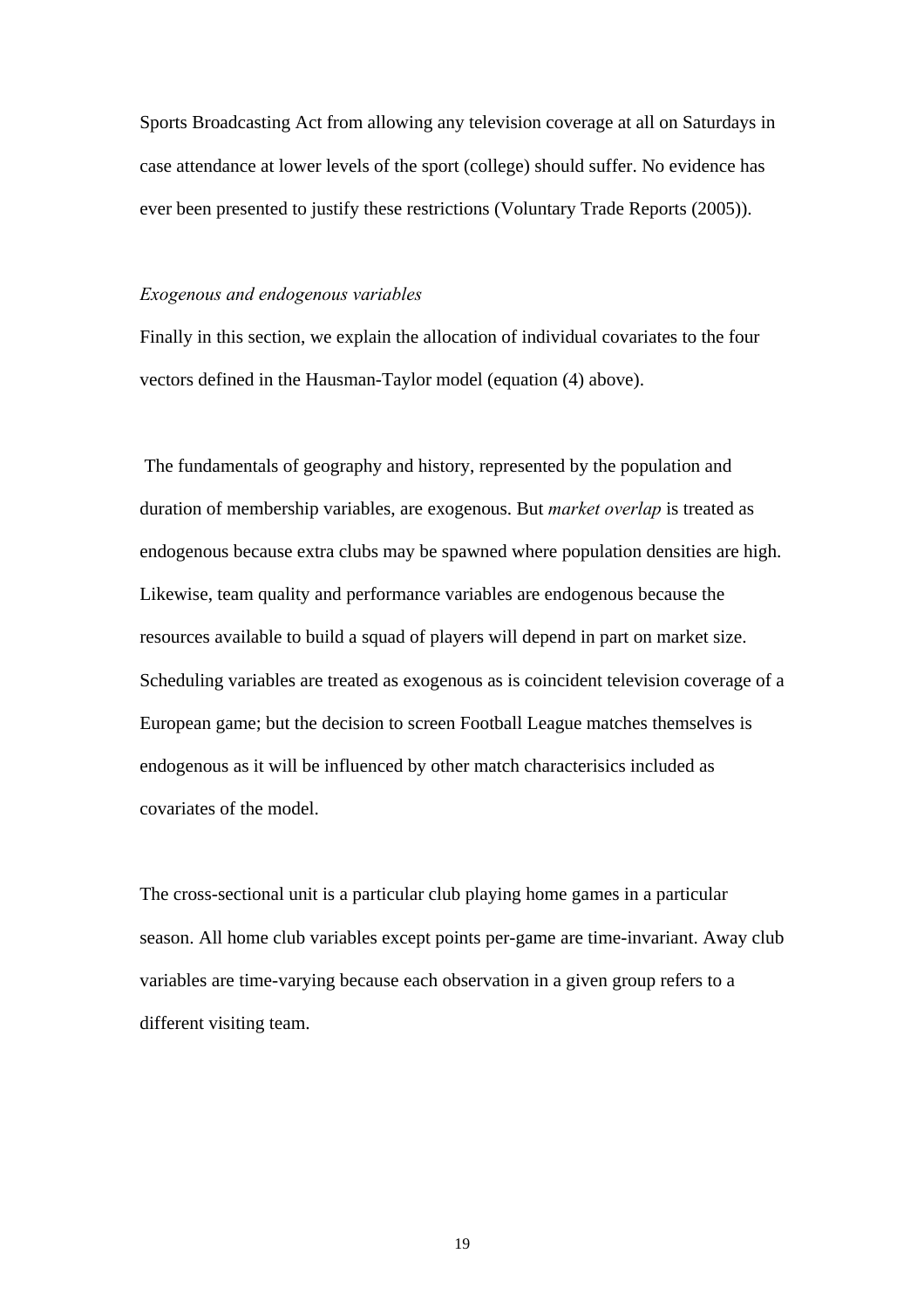#### **5. Results**

Table 3 displays results from our estimation. All control variables attract signs and significance consistent with prior expectations. For example, attendances build steadily over the season from December on. Using the formula for marginal effect of a change in categorical variable *X* from zero to one,  $e^{\beta X} - 1$ , where  $\beta$  is the estimated coefficient, we find that a bank holiday is associated with a 10.4% boost in attendance relative to a normal weekend. In contrast, a 7.0% contraction may be expected from scheduling midweek. 'Derby' games attract substantial extra interest with a 13.9% rise in the size of crowd in addition to effects from the distance variable taking a low value in such cases. Potential supporters respond readily where home or visiting teams can draw on expensive squads or where teams have performed well through the season.

An advantage from employing the Hausman-Taylor Estimator is that it permits evaluation of the contribution of home club market size to attendance. Coefficient estimates on all three indicators of market size are strongly statistically significant and of a magnitude consistent with the centrality accorded the issue by theoreticians who have analysed the way sports leagues are likely to work. With variables initially set equal to their means, a one standard deviation increase in the size of local population is predicted to increase attendance by 3,842 and a one standard deviation increase in our index of market overlap is expected to diminish attendance by 3,625. These are substantial impacts relative to a mean attendance in the sample of just below 15,000.

The absence of away club market size in previous match level attendance studies is confirmed by the results to constitute an important omission. All three indicators of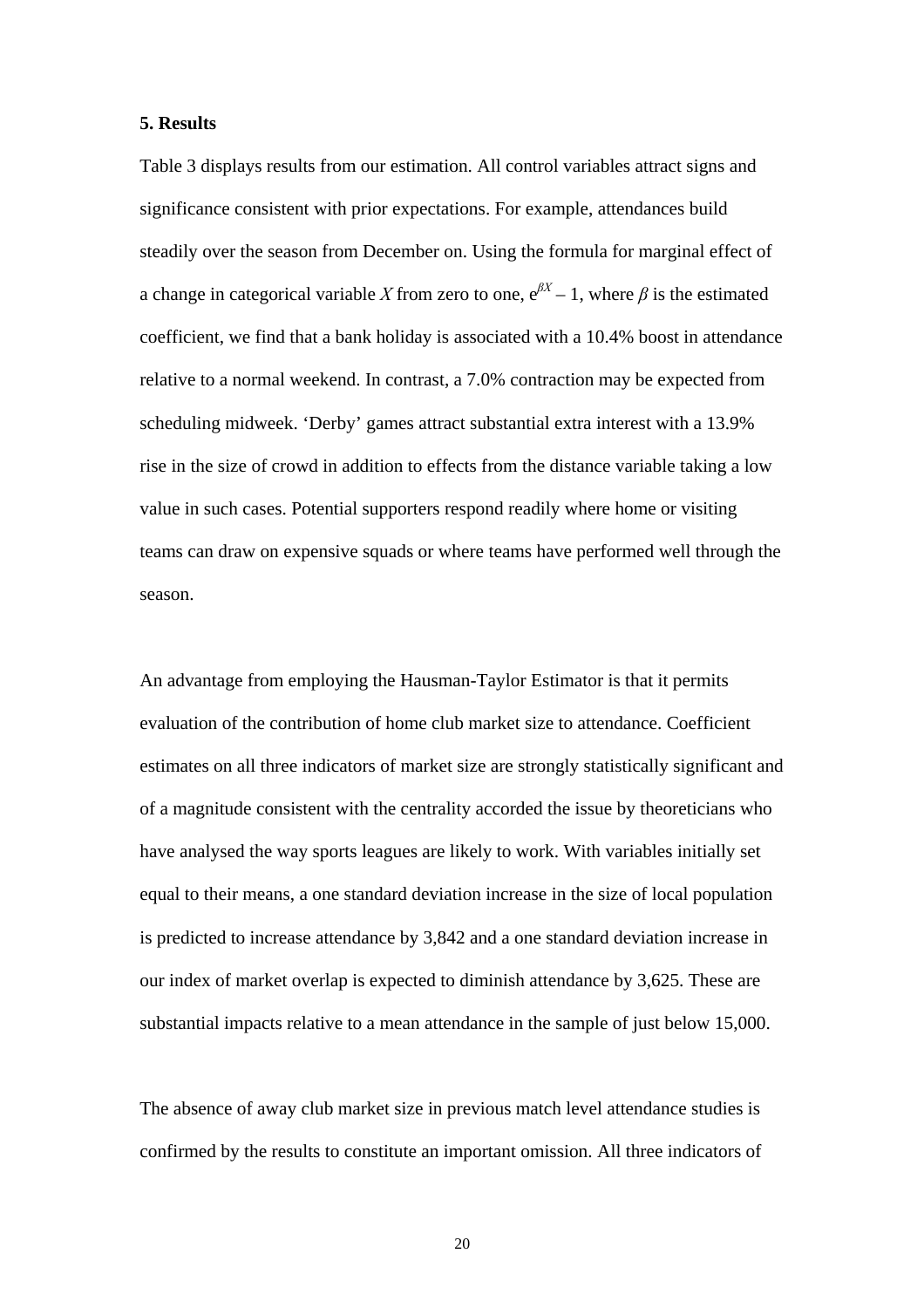market size are again significant. The implication is that visiting fans contribute to crowd size and it is insufficient to recognise this merely by the inclusion of a proxy for travel costs.

But our focus of interest is the effect of televising games. All four coefficient estimates on the television variables are strongly significant. The point estimate indicates a negative impact of 23.6% in the case of matches shown on free-to-air television, which exceeds the size of any effect reported in previous studies; but the confidence interval is wide because only a small number of games were transmitted on this platform. Of more interest therefore is the impact from subscription television coverage. We find here much less ambiguous evidence, than in earlier models, of a negative impact from broadcasting. However, while the effect is well determined, the extent of cannibalisation of the live by the televised product is limited in magnitude. Sky Sports was the dominant broadcaster of Football League games over our sample period and is currently the sole provider of live telecasts. In the case of Sky Sports, the point estimate implies an impact of -4.8%. Of course, the negative figure contrasts sharply with the fact that matches shown on Sky had a mean crowd some 17% greater than non-televised games and this illustrates the extent to which Sky selected for screening fixtures which would have attracted large live audiences anyway.

Some supporters therefore appear to substitute home for stadium consumption of a match when the choice is available. There is also evidence in our results that some potential customers switch to home viewing of a higher status match when it is televised in competition with a Tier 2 fixture at the stadium. The estimate of the negative impact of a European game (with English involvement) being shown on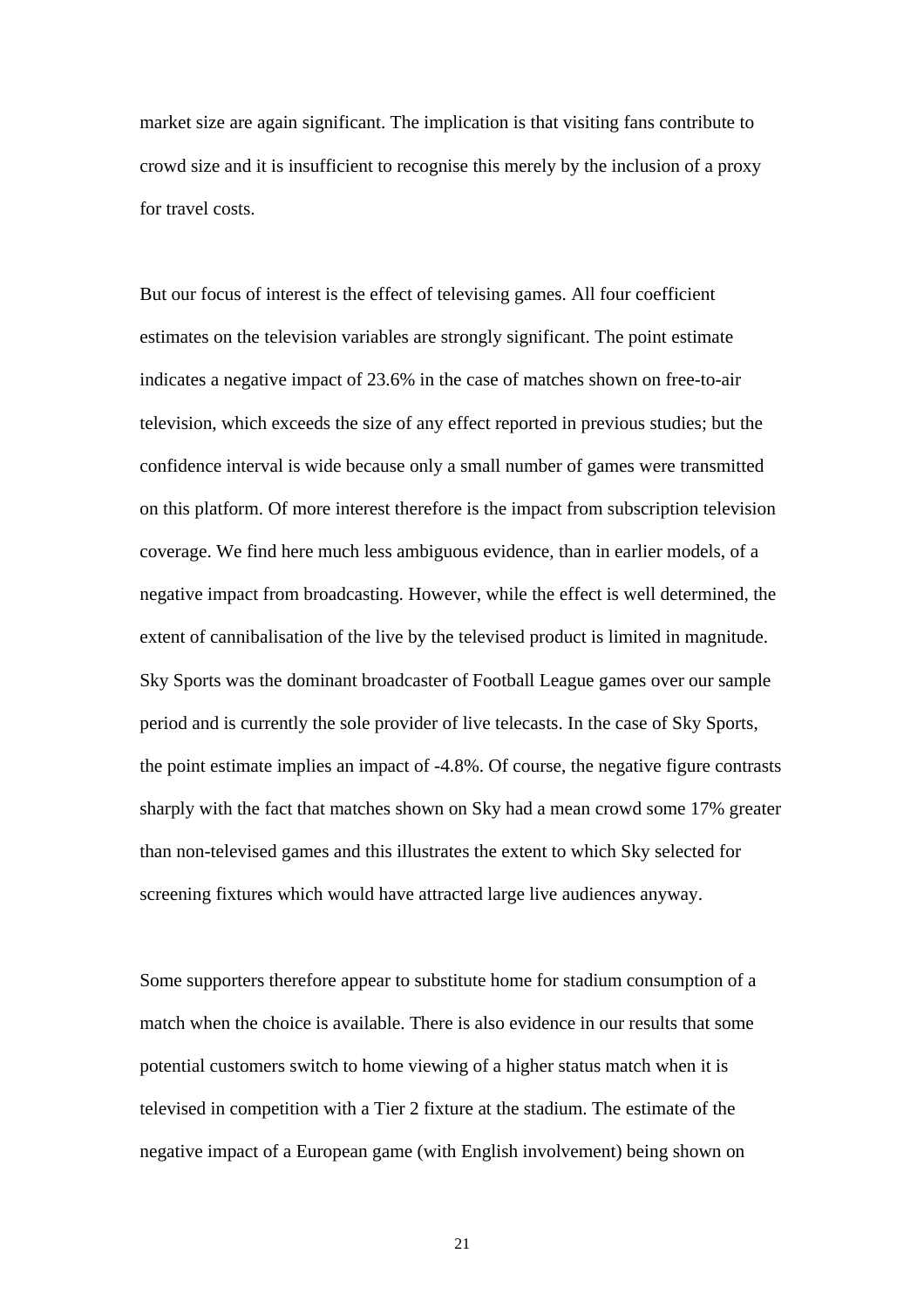terrestial television is 5.2%. In experimentation, no significant influence was felt from European games relayed on subscription television. This is further evidence that, at current levels of penetration by paid-for sports channels, mainstream television coverage is potentially much more damaging to football attendance. We note also that the willingness to stay at home to watch high-level football in preference to going out to watch a more routine game might be be more pronounced amongst lower league tiers than in Tier 2 whose attendances we analysed here.

#### **6. Summary**

We have illustrated an approach that permits evaluation of time-invariant but observable club characteristics when analysing pooled cross-sectional time series data on attendances in a sports league. From it, we were able to present estimates of the substantial importance of local population density and competition from other clubs. For these indicators of market size, we innovated by using GIS technology to derive more precise measures than those previously attempted in the sports literature.

The estimator employed also permits more robust estimation of the effects of television coverage than was possible in earlier studies because it allows television coverage itself to be modelled as endogenous. We found strong evidence that broadcast of games on paid-for television channels diminishes attendance at the games shown but only to a limited extent. There was evidence, albeit weaker, of more substantial inroads into the crowd at the stadium if the television medium was free-toair. We also identified the potential of screenings of games from higher levels of competition in the same sport to detract from attendance.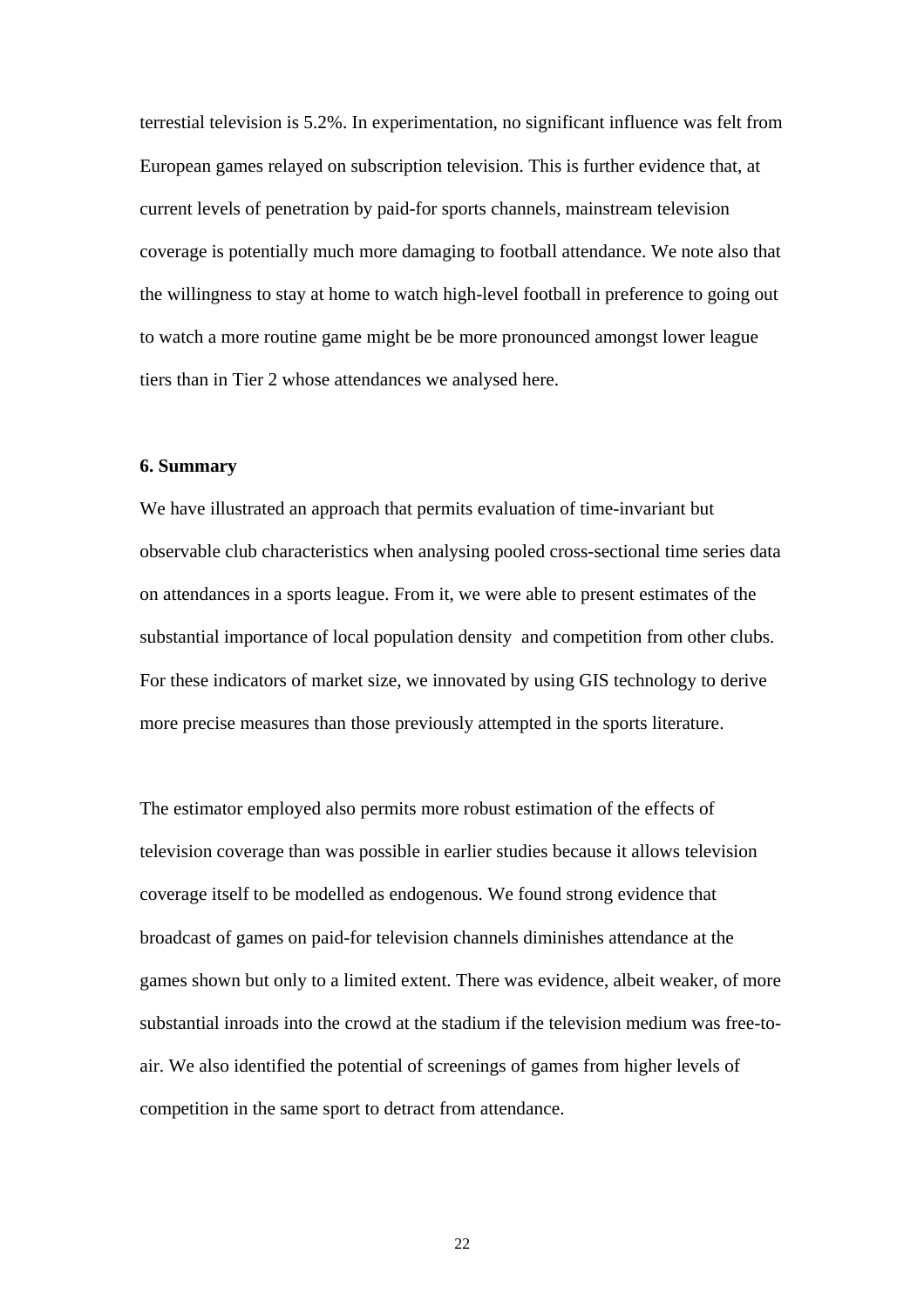## **References**

Baltagi, B.H. (2005) *Econometric Analysis of Panel Data*, 3rd ed., Chichester: John Wiley.

Baltagi, B.H. and Khanti-Akom, S. (1990) On efficient estimation with panel data: An empirical comparison of instrumental variables estimators, *Journal of Applied Econometrics*, **5**, 401-406.

Borland, J. and Macdonald, R. (2003) Demand for sport, *Oxford Review of Economic Policy*, **19**, 478-502.

Contoyannis, P. and Rice, N. (2001) The impact of health on wages: Evidence from the British Household Panel Survey, *Empirical Economics*, **26**, 599-622.

Dobson, S.M. and Goddard, J.A. (1995), The demand for professional league football in England and Wales, 1925-92, *The Statistician*, **44**, 259-277.

Dobson, S.M and Goddard, J.A. (2001) *The economics of football*, Cambridge: Cambridge University Press.

Egger, P. and Pfaffermayr, M. (2004) Distance, trade and FDI: A Hausman-Taylor SUR approach, *Journal of Applied Econometrics*, **19**, 227-246.

Forrest, D., Simmons, R. and Feehan, P. (2002), A spatial cross-sectional analysis of the elasticity of demand for soccer, *Scottish Journal of Political Economy*, **49**, 336- 355.

Forrest, D., Simmons, R. and Szymanski, S. (2004) Broadcasting, attendance and the inefficiency of cartels, *Review of Industrial Organization*, **24**, 243-265.

Garcia, J. and Rodriguez, P. (2002) The determinants of football match attendance revisited: empirical evidence from the Spanish Football League, *Journal of Sports Economics*, **3**, 18-38.

Hausman, J.A. and Taylor, W.E. (1981) Panel data and unobservable individual effects, *Econometrica*, **49**, 1377-1398.

Paton, D. and Cooke, A. (2005) Attendance at County Cricket: An economic analysis, *Journal of Sports Economics*, **6**, 24-45.

Schmidt, M.B. and Berri, D.J. (2001), Competitive balance and attendance: the case of Major League Baseball, *Journal of Sports Economics*, **2**, 145-167.

Voluntary Trade Reports (2005) *Fumbling the antitrust football: the NFL blackouts of 2004-5*, Report No. 6.

Wooldridge, J.M. (2002) *Econometric analysis of cross-section and panel data*, Cambridge MA: MIT Press.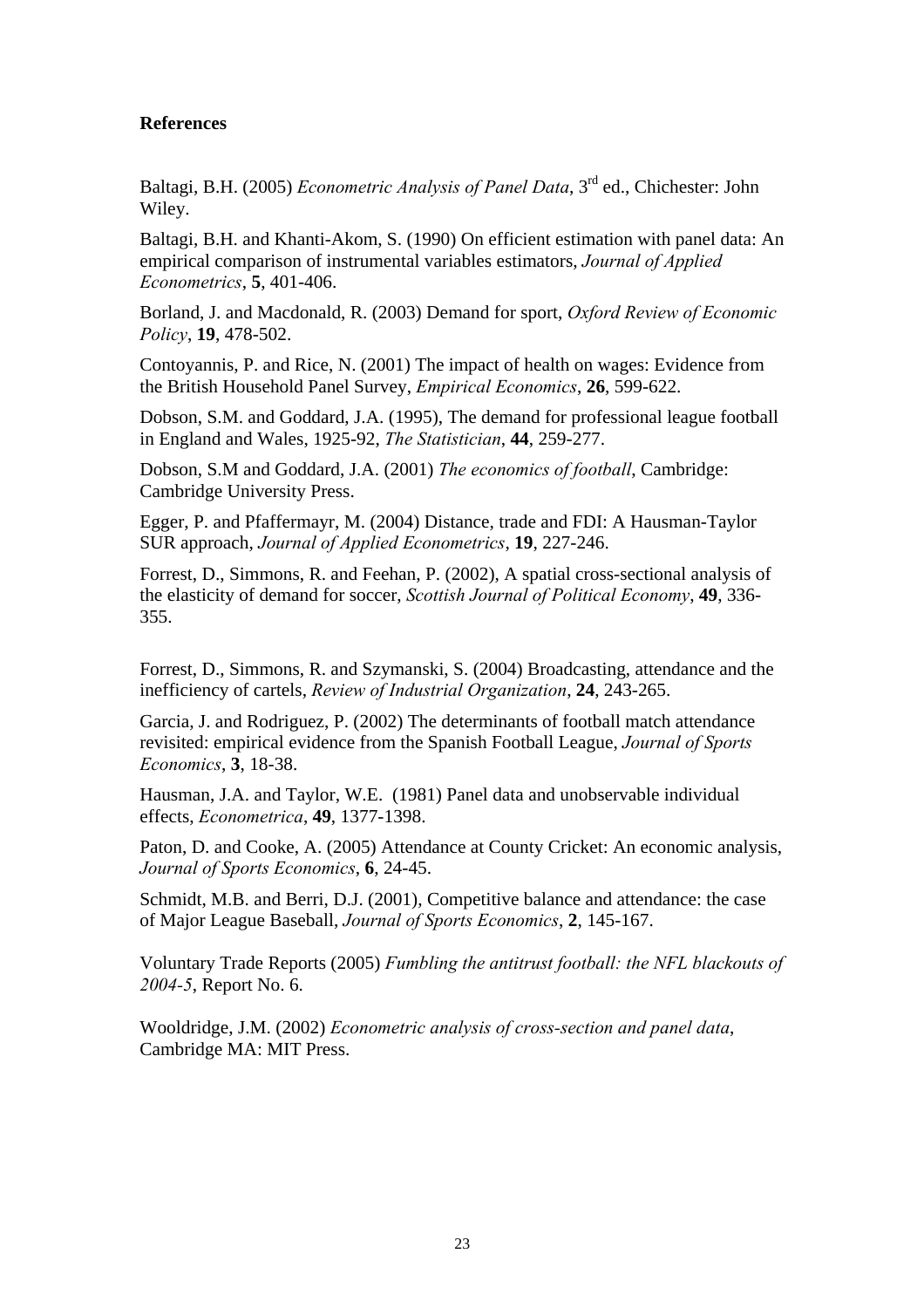| Table 1. Mean attendances at televised and non-televised matches |  |
|------------------------------------------------------------------|--|
|------------------------------------------------------------------|--|

|                          | number   | mean       | standard  |
|--------------------------|----------|------------|-----------|
|                          | of games | attendance | deviation |
| Non-televised            | 2,626    | 14.746     | 7,168     |
| Televised on ITV         |          | 17.448     | 2,884     |
| Televised on ITV Digital | 17       | 19.433     | 6,817     |
| Televised on Sky Sports  | 237      | 17.304     | 7,585     |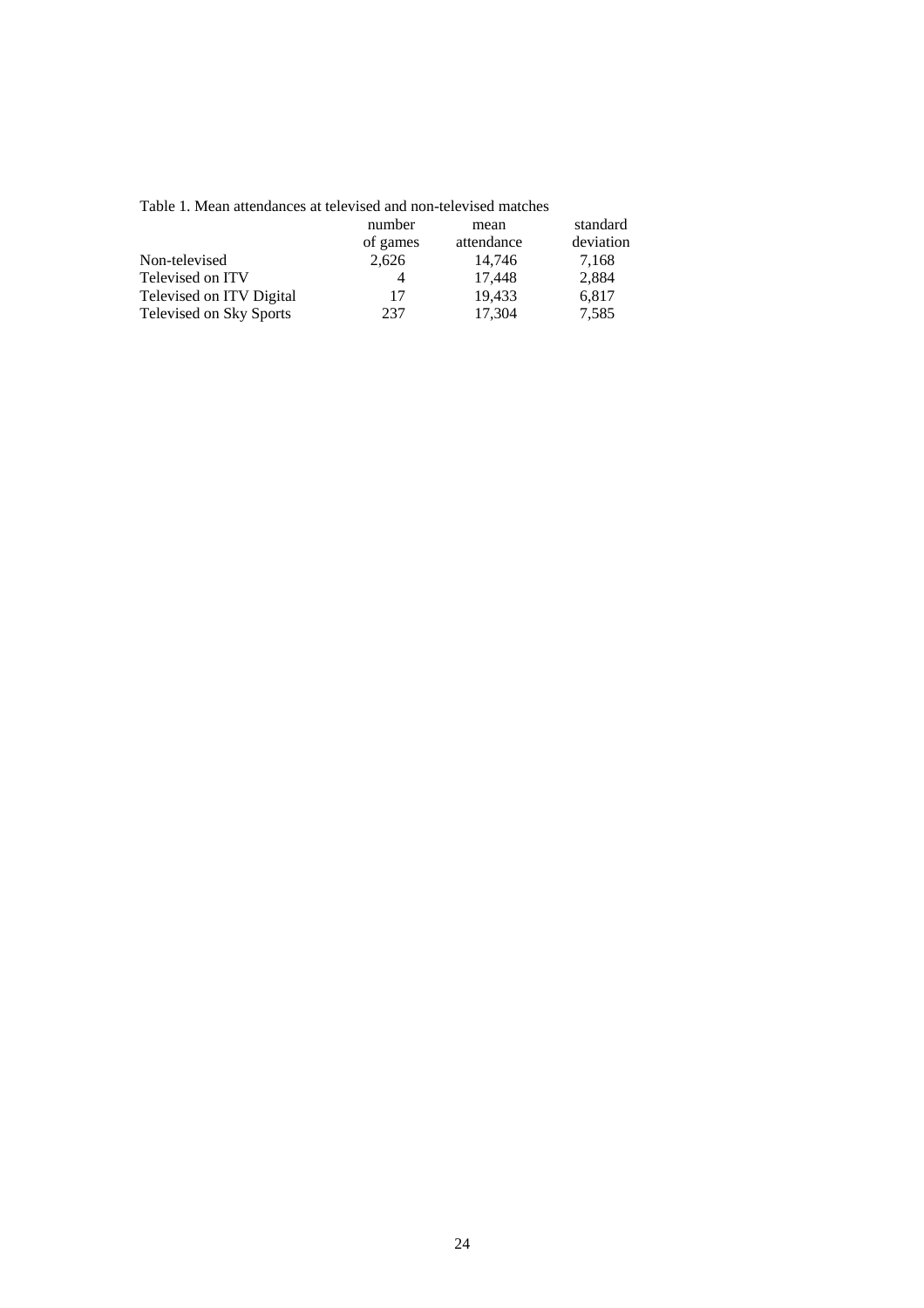| Table 2. Variables employed in estimation.                                                                       |                  |                       |
|------------------------------------------------------------------------------------------------------------------|------------------|-----------------------|
|                                                                                                                  | sample<br>mean   | standard<br>deviation |
| <b>Dependent Variable</b>                                                                                        |                  |                       |
| Match attendance <b>O</b>                                                                                        | 14,987.75        | 7,237.40              |
| Exogenous time-invariant                                                                                         |                  |                       |
| Duration in years of home club's League membership<br>Population within 5 miles of home club's stadium $\bullet$ | 95.33<br>442,044 | 18.39<br>342,016      |
| <b>Endogenous time-invariant</b>                                                                                 |                  |                       |
| Market overlap for home club                                                                                     | 2.02             | 2.00                  |
| Home club's relative wage                                                                                        | 0.999            | 0.568                 |
| <b>Exogenous time-varying</b>                                                                                    |                  |                       |
| Derby match <sup>®</sup>                                                                                         | 0.012            | 0.110                 |
| Distance in miles between the home grounds of the two clubs $\Theta$                                             | 127.42           | 70.10                 |
| Midweek match (not on television) $\Theta$                                                                       | 0.260            | 0.439                 |
| Bank Holiday fixture <sup>2</sup>                                                                                | 0.067            | 0.250                 |
| October <sup>®</sup>                                                                                             | 0.122            | 0.327                 |
| November $\bullet$                                                                                               | 0.115            | 0.319                 |
| December $\bullet$                                                                                               | 0.119            | 0.324                 |
| January <sup>®</sup>                                                                                             | 0.075            | 0.263                 |
| February <sup>®</sup>                                                                                            | 0.099            | 0.299                 |
| March <sup>®</sup>                                                                                               | 0.128            | 0.334                 |
| April/May <sup>2</sup>                                                                                           | 0.154            | 0.361                 |
| Terrestrial t.v. coverage of European match with English club <sup>2</sup>                                       | 0.054            | 0.226                 |
| Population within 5 miles of away club's stadium $\bullet$                                                       | 444,144          | 344,112               |
| Duration in years of away club's League membership                                                               | 95.42            | 18.37                 |
| <b>Endogenous time-varying</b>                                                                                   |                  |                       |
| Market overlap for away club                                                                                     | 2.03             | 2.01                  |
| Points per game in season to date (home team)                                                                    | 1.38             | 0.479                 |
| Points per game in season to date (away team)                                                                    | 1.40             | 0.482                 |
| Match shown on ITV <sup>O</sup>                                                                                  | 0.001            | 0.037                 |
| Match shown on ITV Digital <sup>2</sup>                                                                          | 0.006            | 0.077                 |
| Match shown on Sky Sports <sup>2</sup>                                                                           | 0.082            | 0.275                 |
| <b>O</b> Variable expressed as a natural logarithm in estimation                                                 |                  |                       |

 $\bullet$  Categorical variable

p Variable also entered in squared form in estimation

*Sources:* fixture and attendance information collected or derived from the *Rothmans* and *Sky Sports Football Year Books*. Points per game calculated from League tables. Distances obtained from the RAC. Club wage data from editions of the *Deloitte and Touche* (formerly *Deloitte*) *Annual Review of Football Finance*. Population and overlap measures derived from the 2001 Census (see text). Television coverage from various issues of *TV Sports Markets*.